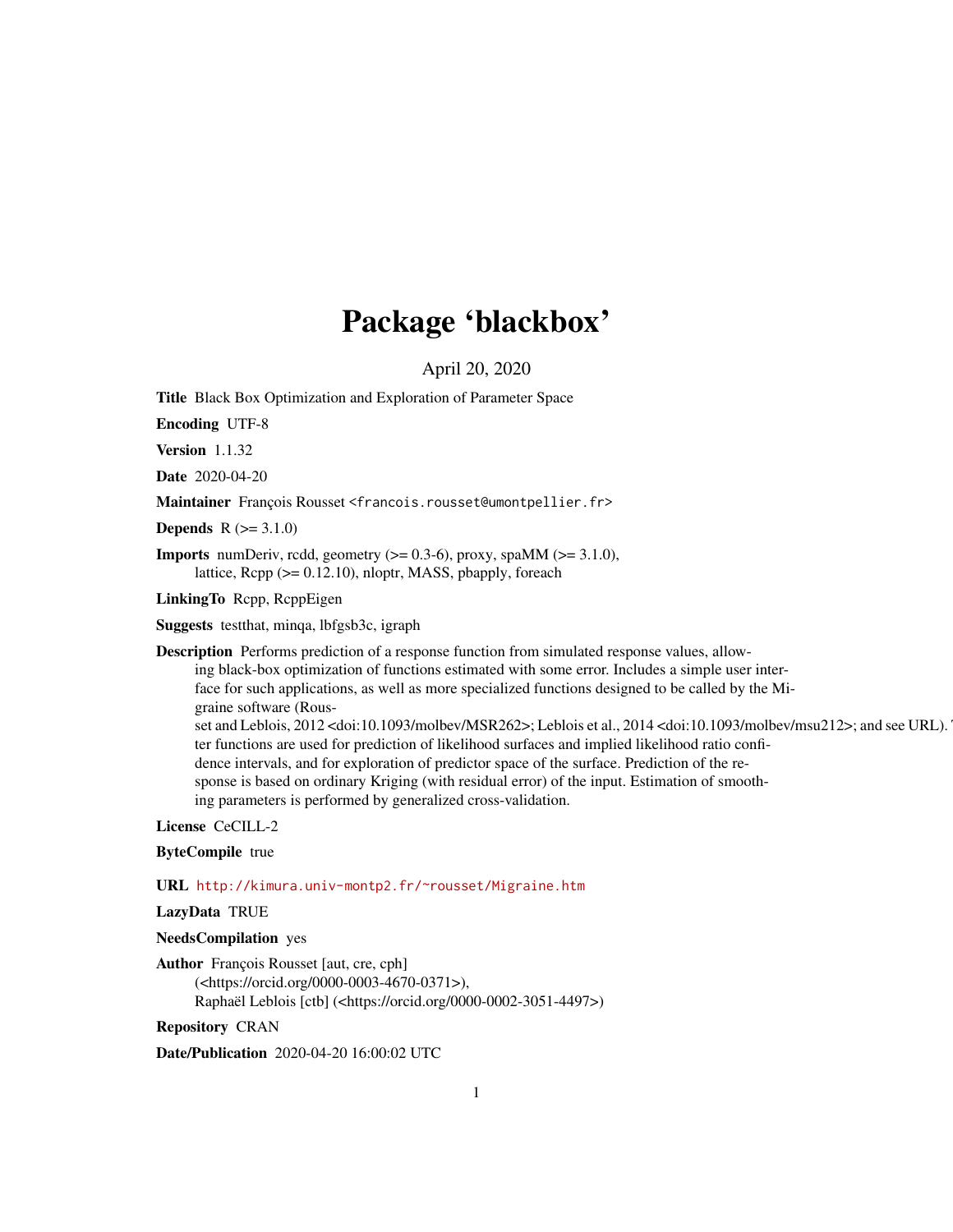# <span id="page-1-0"></span>R topics documented:

|       |                                                                                                        | $\overline{2}$ |
|-------|--------------------------------------------------------------------------------------------------------|----------------|
|       |                                                                                                        | - 5            |
|       | buildFONK go point $s_1, \ldots, s_n, \ldots, s_n, \ldots, s_n, \ldots, s_n, \ldots, s_n, \ldots, s_n$ | -7             |
|       |                                                                                                        | 7              |
|       |                                                                                                        | - 8            |
|       |                                                                                                        | - 9            |
|       | calcGCV                                                                                                |                |
|       | calcLRTs                                                                                               |                |
|       |                                                                                                        |                |
|       |                                                                                                        |                |
|       |                                                                                                        |                |
|       |                                                                                                        |                |
|       |                                                                                                        |                |
|       |                                                                                                        |                |
|       |                                                                                                        |                |
|       |                                                                                                        |                |
|       |                                                                                                        |                |
|       | write Final Info.                                                                                      |                |
| Index |                                                                                                        | 22             |
|       |                                                                                                        |                |

bboptim *Black-box function optimization*

# Description

bboptim implements optimization of a black-box function, possibly estimated with error, using prediction of the function by smoothing of its values in a given set of points, followed by a call to optim for optimization of the predicted function. rbb samples the parameter space of the function using a crude implementation of Expected Improvement (e.g. Bingham et al., 2014) methods: points with the highest predicted probability of improvement of the response value among a set of candidates sampled uniformly are retained.

#### Usage

```
bboptim(data, ParameterNames = NULL, respName = NULL, control = list(),
     force = FALSE, optimizers = blackbox.getOption("optimizers"), precision=1e-03)
rbb(object,n=NULL,from=NULL,focus=0.75)
```
# Arguments

| data | A data frame including both function parameters and function values (or "re-<br>sponse" values).                                                                               |
|------|--------------------------------------------------------------------------------------------------------------------------------------------------------------------------------|
|      | ParameterNames A character vector, identifying the columns of the data that correspond to the<br>function parameters. If NULL, all columns except the last are assumed to hold |
|      | parameter values.                                                                                                                                                              |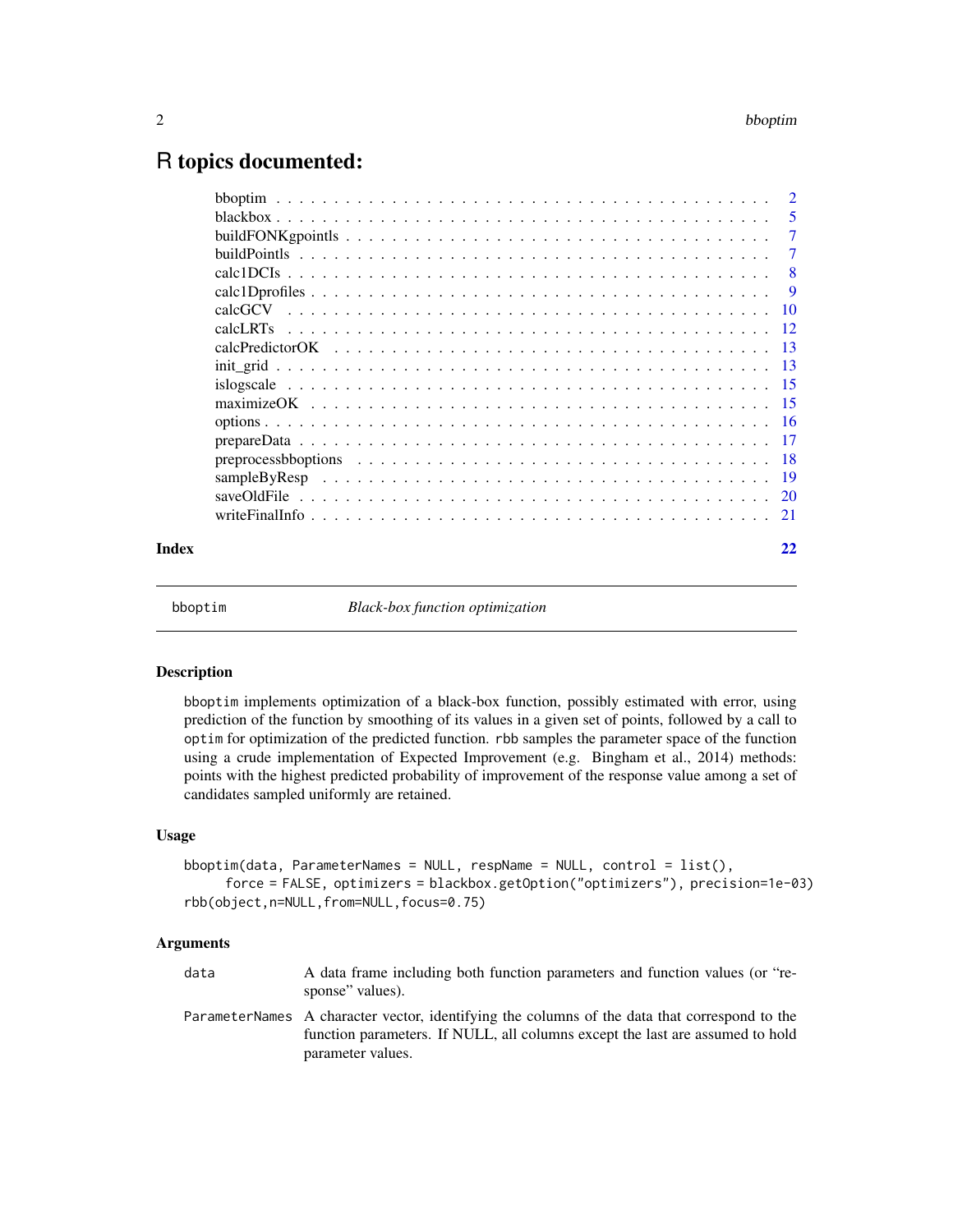#### <span id="page-2-0"></span>bboptim 3

| respName   | A character string, identifying the column of the data that corresponds to the<br>function values. If NULL, the last column is assumed to hold function values.                                                                                                                                                                                                       |
|------------|-----------------------------------------------------------------------------------------------------------------------------------------------------------------------------------------------------------------------------------------------------------------------------------------------------------------------------------------------------------------------|
| control    | A list passed to the control argument of the optim function; e.g., list (fnscale=-1)<br>for maximization.                                                                                                                                                                                                                                                             |
| force      | Boolean, passed to calcGCV. TRUE forces the analysis of data without pairs of<br>response values for given parameter values. This is not recommended as there<br>should be such pairs. If the response is estimated with error, this is required for<br>good smoothing. If it is deterministic, bbopt im will learn it from the information<br>provided by the pairs. |
| optimizers | (A vector of) character strings, from which the optimization methods are se-<br>lected. Default are that of calcGCV for the smoothing step, and nloptr with its<br>own "NLOPT_LN_BOBYQA" method for the smoothed function maximization. See<br>the source of the function for other possible methods (the latter being subject to<br>change with little notice).      |
| object     | An object of class bboptim                                                                                                                                                                                                                                                                                                                                            |
| n          | Number of distinct points to be returned. n+1 points will be returned (see De-<br>tails). If NULL, the following default value is used: $min(2^{(n+1)},$ floor $(10*(1+3*log(np))))$ ,<br>where np is the number of function parameters.                                                                                                                              |
| from       | A larger $(2n)$ number of points from which n are selected by an expected inm-<br>provement criterion. If NULL, a default value computed as $n*floor(10*(1+3*log(np)))$ ,<br>where np is the number of function parameters, is used.                                                                                                                                  |
| focus      | A number between 0 and 1. Determines the proportion of points that are sampled<br>closer to the currently inferred maximum (see Details).                                                                                                                                                                                                                             |
| precision  | target value of prediction variance in inferred optimum.                                                                                                                                                                                                                                                                                                              |

# Details

rbb selects a proportion 1-focus of the returned points according to expected improvement, from points sampled uniformly in a space defined by a tesselation of the fitted object's parameter points. They are completed to n-1 points, by points similarly selected but within a space defined by a selection of fitted points with the best predicted response values. Finally, two replicates of the predicted optimum (the optim \$par result contained in the object) are included. A total of n+1 points (n distinct) is thus returned.

Global optimization cannot be proven, but it is tested by the following criteria: (1) the predicted optimum is close enough to the optimum among assessed parameter points (i.e. either the optimum parameters are well approached or the function is flat in some way), and (2) the prediction variance at the inferred optimum is low enough (so that the predictions used in the first criterion can be trusted). Accordingly, conv\_crits has elements (1) objective that indicates whether optr\$value betters optr\_fitted\$value by more than control\$reltol, if given, or else by more than sqrt(.Machine\$double.eps); and (2) precision that indicates whether variance of prediction error at the inferred optimum is lower than the target precision. This variance is computed as described for [predict.HLfit](#page-0-0), with variances=list(linPred=TRUE,dispVar=TRUE).

#### Value

bboptim returns an object of class bboptim, a list which includes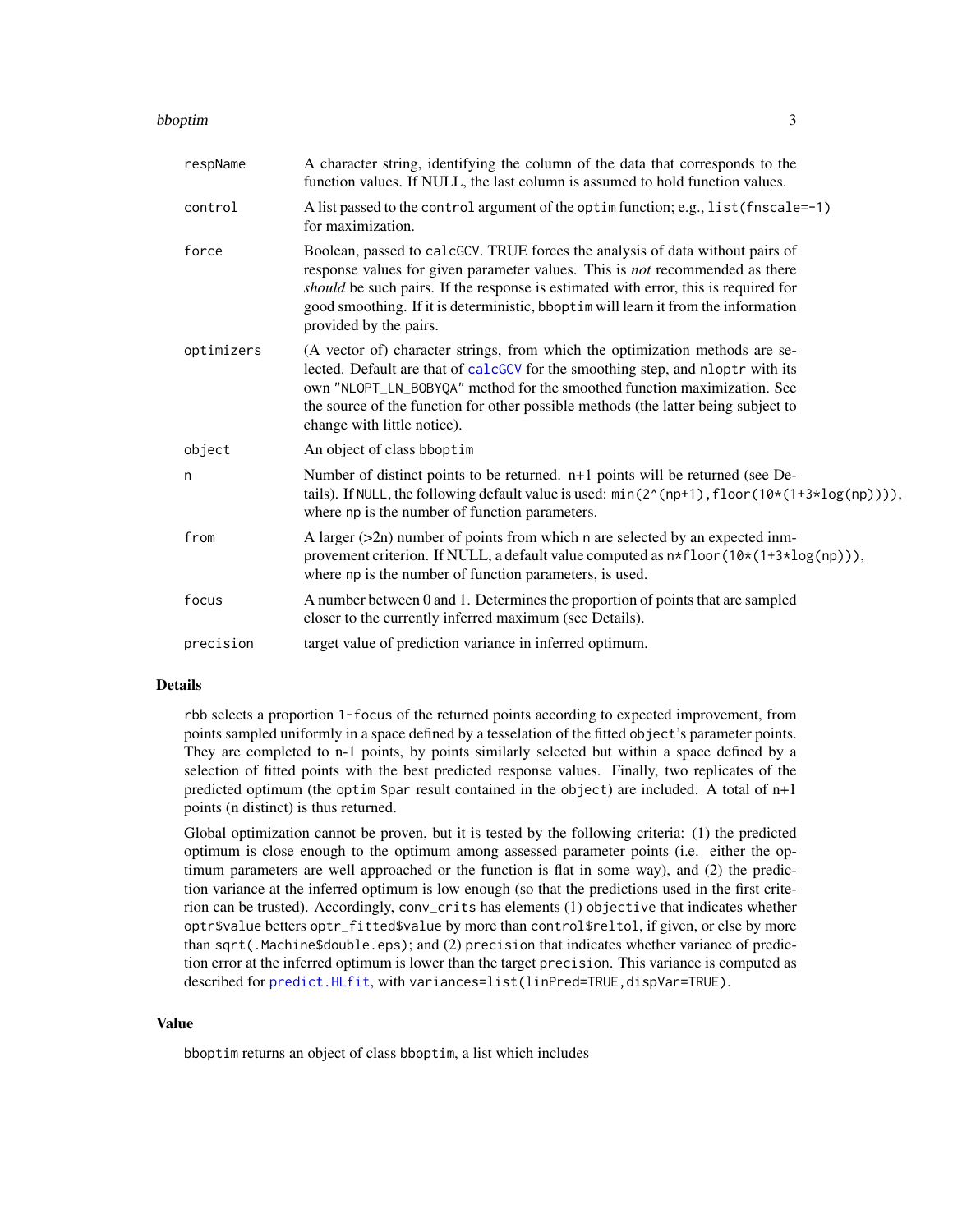<span id="page-3-0"></span>

| optr        | the result of the optim call                                                                                   |
|-------------|----------------------------------------------------------------------------------------------------------------|
| <b>RMSE</b> | the root meant square prediction error of response at the optimum optr\$par                                    |
| optr_fitted | the best of the fitted points, with its fitted response value and prediction RMSE                              |
| fit         | the predictor of the response (an HL f i t object as returned by corrHL f i t, with a<br>predict method, etc.) |
| conv_crits  | Indicators of convergence (see Details)                                                                        |

and some other elements.

rbb returns a data frame.

#### References

D. Bingham, P. Ranjan, and W.J. Welch (2014) Design of Computer Experiments for Optimization, Estimation of Function Contours, and Related Objectives, pp. 109-124 in Statistics in Action: A Canadian Outlook (J.F. Lawless, ed.). Chapman and Hall/CRC.

#### Examples

```
# Classical toy example with optional noise
fr \leq function(v,sd) { ## Rosenbrock Banana function
 10 * (v['y''] - v['x'']<sup>2</sup>)^2 + (1 - v["x"])^2 + rnorm(1,sd=sd)
}
set.seed(123)
# Initial parameter values, including duplicates. See ?init_grid.
parsp <- init_grid(lower=c(x=0,y=0),upper=c(x=2,y=2),nUnique=25)
#### Without noise
# add function values
simuls <- cbind(parsp,bb=apply(parsp,1,"fr",sd=0))
# optimization
bbresu <- bboptim(simuls)
print(bbresu)
# refine with additional points
if (blackbox.getOption("example_maxtime")>4) {
while ( any( ! bbresu$conv_crits) ) {
 print(unlist(bbresu$optr[c("par","value")]))
 candidates <- rbb(bbresu)
 newsimuls <- cbind(candidates,bb=apply(candidates,1,"fr",sd=0))
 bbresu <- bboptim(rbind(bbresu$fit$data,newsimuls))
}
print(bbresu)
}
#### With noise
if (blackbox.getOption("example_maxtime")>78) {
set.seed(123)
simuls <- cbind(parsp,bb=apply(parsp,1,"fr",sd=0.1))
```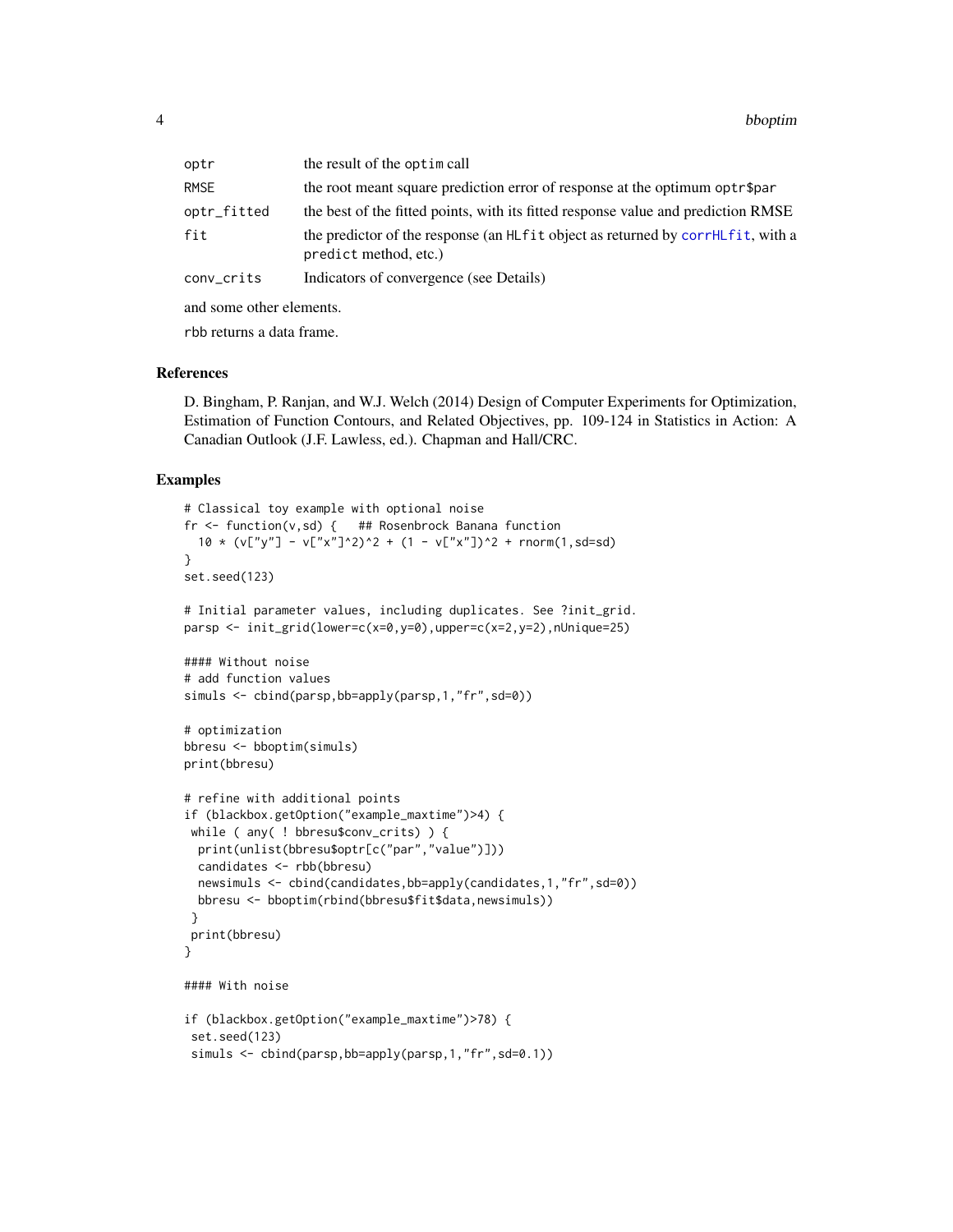#### <span id="page-4-0"></span>blackbox 5

```
bbresu <- bboptim(simuls, precision=0.02)
 while ( any( ! bbresu$conv_crits) ) {
 print(unlist(bbresu$optr[c("par","value")]))
 candidates <- rbb(bbresu)
 newsimuls <- cbind(candidates,bb=apply(candidates,1,"fr",sd=0.1))
 bbresu <- bboptim(rbind(bbresu$fit$data,newsimuls), precision=0.02)
 }
print(bbresu)
}
# basic plot
## Not run:
require(spaMM)
opt <- bbresu$optr$par
mapMM(bbresu$fit, decorations=points(opt[1],opt[2],cex=2,pch="+"))
## End(Not run)
```
blackbox *Black box optimization and response surface exploration*

# Description

blackbox allows prediction and optimization of a response function from simulated response values. It also includes procedures designed mainly or only to be called, in a completely automated way without any input by users, by other R packages such as the Infusion package (under development) or by R code automatically generated by the Migraine software (see Details). For prediction, blackbox interfaces a C++ library for "ordinary Kriging" (which is jargon for: prediction in a linear mixed model with a constant term as fixed effect). It uses generalized cross validation (GCV) by default to estimate smoothing parameters.

# Details

Beyond the usage illustrated below, this package is used in particular for smoothing the output of the Migraine software for likelihood analysis of population genetic data ([http://kimura.](http://kimura.univ-montp2.fr/~rousset/Migraine.htm) [univ-montp2.fr/~rousset/Migraine.htm](http://kimura.univ-montp2.fr/~rousset/Migraine.htm)). In the latter application the response function is a simulated log-likelihood surface and the procedures generate plots of the (profile) log-likelihood, compute (profile) likelihood ratio confidence intervals, and design new parameter points where the likelihood should be simulated. This package provides documentation for all user-level functions in the R script written by Migraine. Control from Migraine uses many variables stored globally in the list of options accessible through blackbox.options().

The C++ DLL was originally a c++ reimplementation of some of the internal functions of the fields package, circa 2005-2006. To estimate smoothing parameters, it requires pairs of responses values for some values of the predictor variables, but will not allow more than pairs.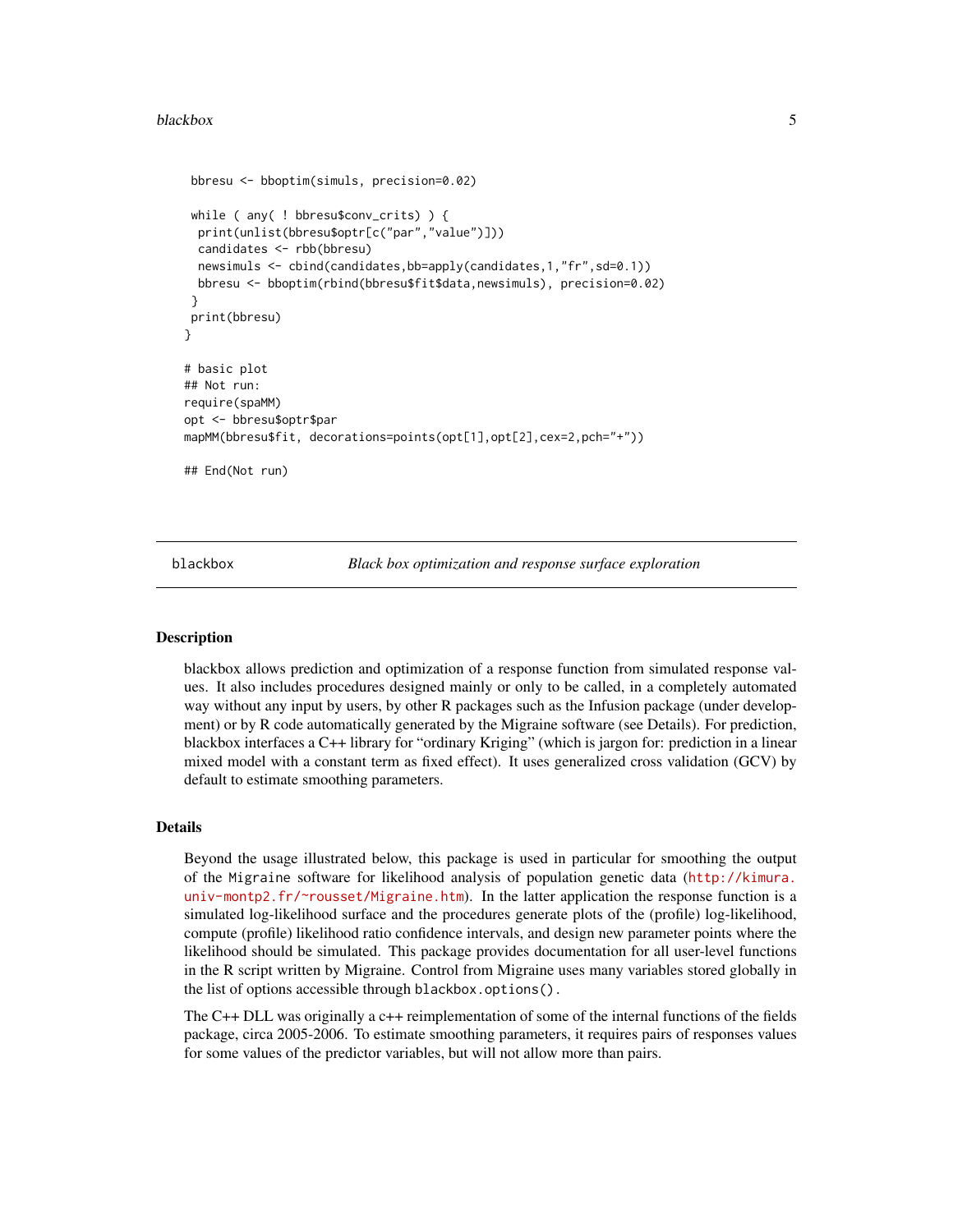#### Author(s)

François Rousset, with contributions by Raphaël Leblois.

#### References

Chambers J.M. (2008) Software for data analysis: Programming with R. Springer-Verlag.

Fields Development Team (2006). fields: Tools for Spatial Data. National Center for Atmospheric Research, Boulder, CO. <http://www.image.ucar.edu/GSP/Software/Fields/>.

# Examples

```
fr <- function(v) { ## Rosenbrock Banana function with noise
 10 \times (v['y''] - v['x'']^2)^2 + (1 - v['x''])^2 + rnorm(1, sd=0.1)}
set.seed(123)
# Initial parameter values, including duplicates. See ?init_grid.
parsp <- init_grid(lower=c(x=0,y=0),upper=c(x=2,y=2))
# add function values
simuls <- cbind(parsp,bb=apply(parsp,1,"fr"))
## The following shows the backbone of the 'bboptim' code:
sorted_etc <- prepareData(data=simuls)
# Then smoothing using GCV (beware of implicit 'decreasing=FALSE' argument)
gcvres <- calcGCV(sorted_etc)
## The results can be used as input to functions from other packages,
## e.g. corrHLfit from spaMM:
## Not run:
require(spaMM)
corrHLfit(bb ~ 1+Matern(1|x+y),data=sorted_etc,
          ranFix=list(rho=1/gcvres$CovFnParam[c("x", "y")],
          # note '1/...'
                      nu=gcvres$CovFnParam[["smoothness"]],
                      phi=gcvres$pureRMSE^2,
          # note distinct meaning of lambda notation in spaMM and blackbox
                      lambda=with(gcvres,(pureRMSE^2)/lambdaEst)))
## GCV is distinct from an REML fit:
corrHLfit(bb ~ 1+Matern(1|x+y),data=sorted_etc,
          init.corrHLfit=list(rho=c(1,1)))
## End(Not run)
```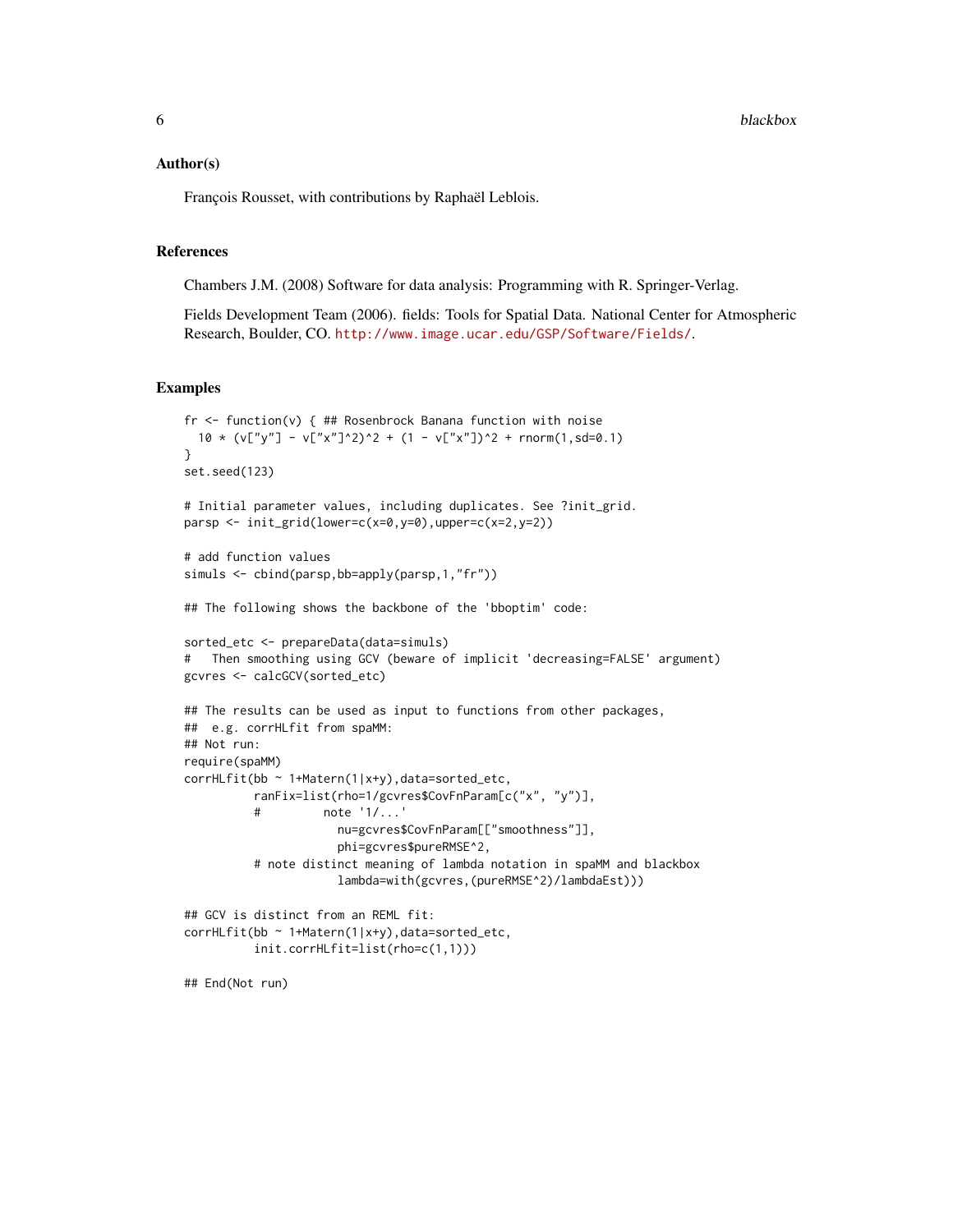# <span id="page-6-2"></span><span id="page-6-0"></span>buildFONKgpointls *Prepare data for smoothing*

### Description

From a data frame, builds another data frame. The input data frame must contain values of the canonical parameters of the model and the variables required to construct the smoothed response. Which of the (output) parameters are variable is also determined for later use.

#### Usage

```
buildFONKgpointls(pointls)
```
# Arguments

pointls A data frame obtained as return value from [buildPointls](#page-6-1)

# Details

With controls set by the Migraine software, this can operate transformations of parameter space as well as transformations in logarithmic scale (see [islogscale](#page-14-1)). The output frame will then contain values of transformed parameters.

#### Value

A data frame.

<span id="page-6-1"></span>buildPointls *Read a data file*

# Description

This reads a data file into a data frame, performs various checks, assign namesto columns, and can select rows.

```
buildPointls(dataFile = blackbox.getOption("dataFile"), respCols = NULL,
             subsetRows = NULL, ycolname, cleanResu = "")
```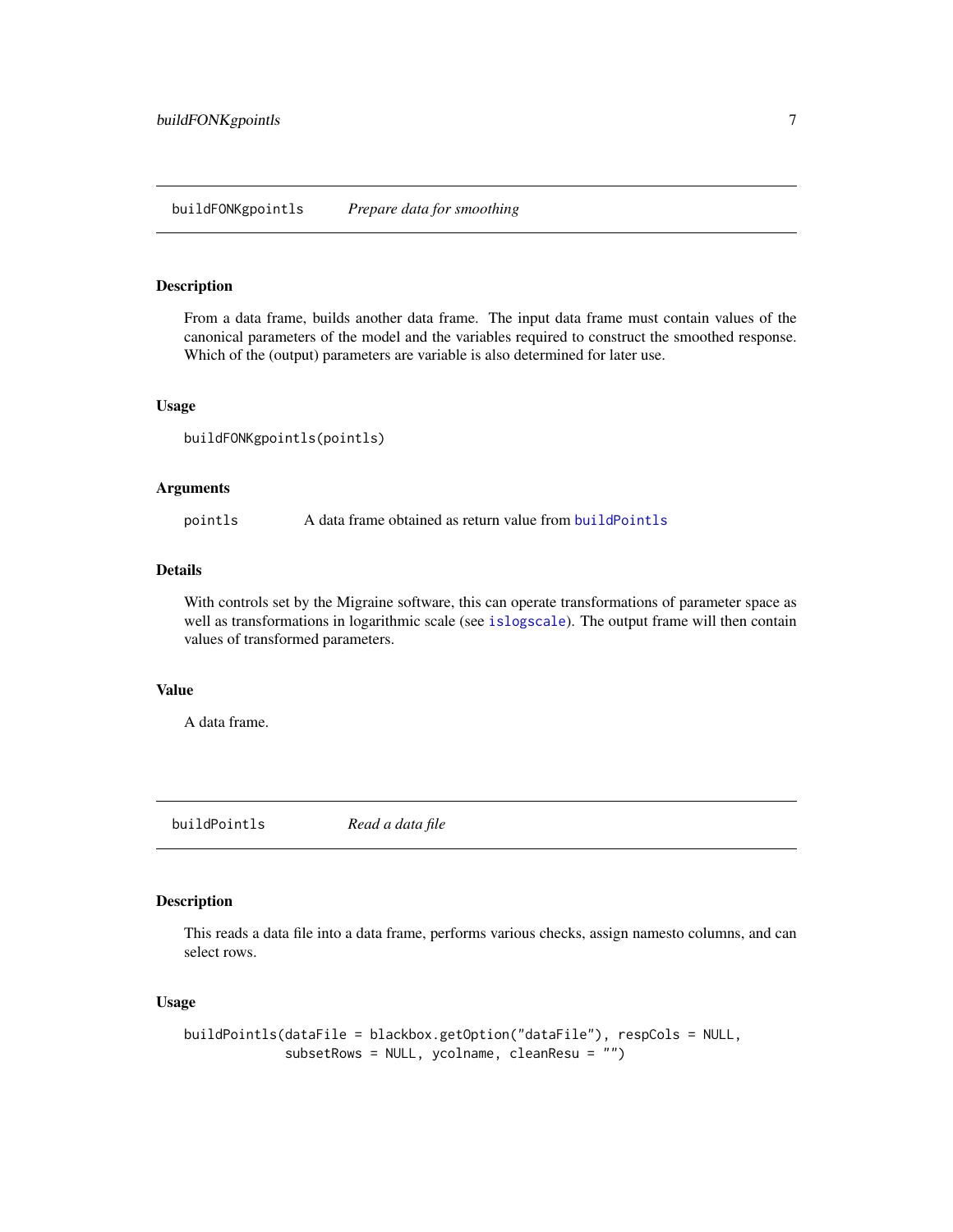# <span id="page-7-0"></span>Arguments

| dataFile   | Name of data file                                                                                                                                     |
|------------|-------------------------------------------------------------------------------------------------------------------------------------------------------|
| respCols   | A way to select response columns in later analyses (see Details). NULL or a<br>numeric vector.                                                        |
| subsetRows | A set of rows to select. All rows are retained if this is NULL                                                                                        |
| ycolname   | A name to be given to the response variable; will be used in many further outputs.                                                                    |
| cleanResu  | A connection, or a character string naming a file for some nicely formated out-<br>put. If "" (the default), print to the standard output connection. |

# Details

The input file is a an ASCII numeric data table with the following columns. The first columns contain values of all canonical parameters of the model in canonical order, as given by blackbox.getOption{"ParameterNames Pairs of lines may have identical parameter vectors, but not more than pairs. The next columns may all be used as response variables.

respCols identifies columns that will be used to construct the smoothed response (but all columns are retained in this function's return value). If it is NULL, then the last column will be used. If a numeric vector, it identifies response columns (where column 1 is the first column after the parameters columns) which values will be summed to construct the response variable.

# Value

A data frame with as many columns as the input table. As a side effect, the function sets the blackbox.options ycolname and respCols to respectively the input ycolname and to the column names deduced from the input respCols indices.

calc1DCIs *Compute 1D confidence intervals*

# **Description**

This computes 1D confidence intervals from an inferred likelihood surface by profile likelihood ratio methods

```
calc1DCIs(oneDimCIvars, FONKgNames, fittedNames, CIlevel = blackbox.getOption("CIlevel"),
          nextBounds = blackbox.getOption("nextBounds"),
          NextBoundsLevel = blackbox.getOption("NextBoundsLevel"),
          boundsOutfile = ", dataString = ", cleanResu = ")
```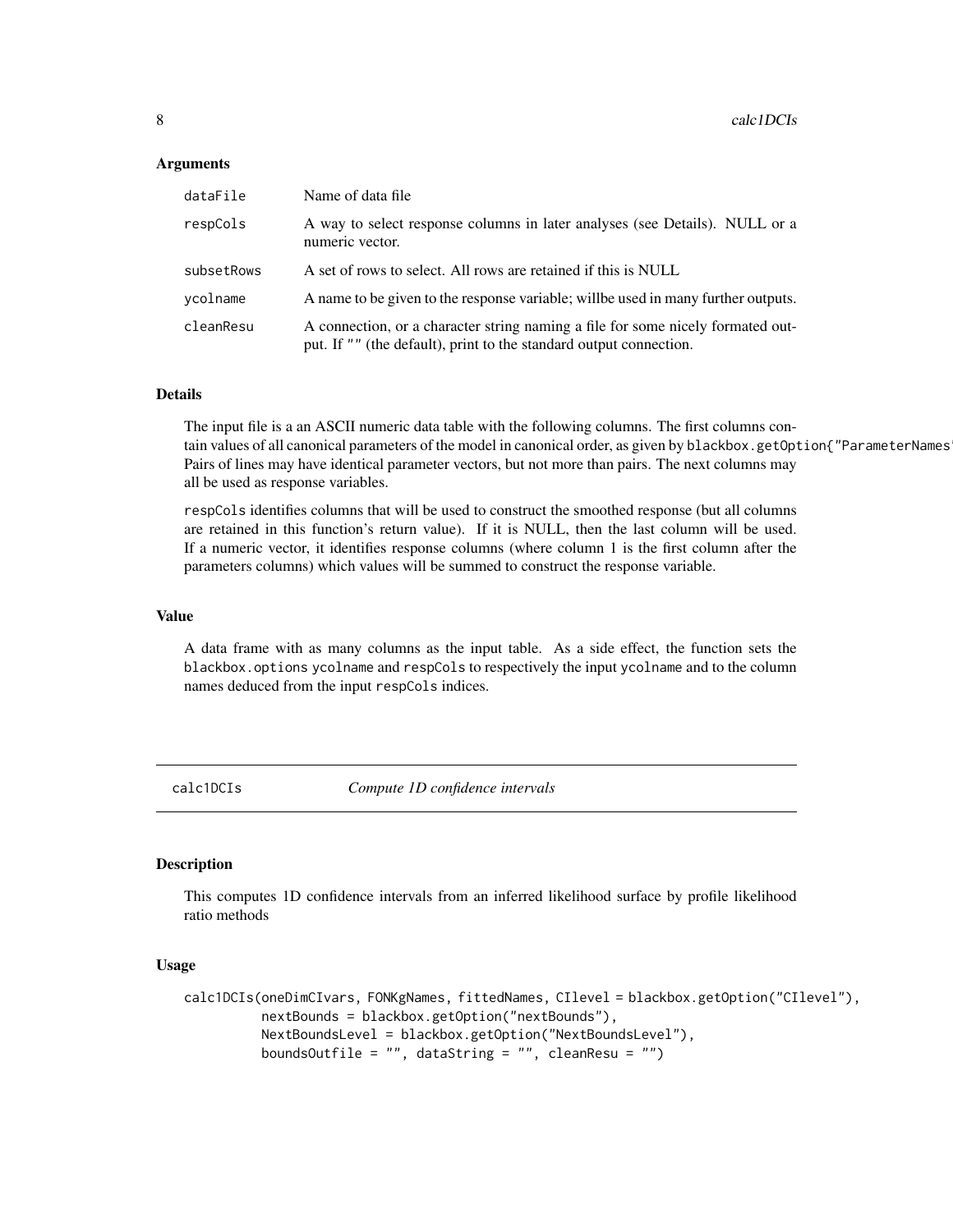# <span id="page-8-0"></span>calc1Dprofiles 9

#### **Arguments**

| oneDimCIvars    | The names of parameters for which confidence intervals are computed                                                                                   |
|-----------------|-------------------------------------------------------------------------------------------------------------------------------------------------------|
| FONKgNames      | The names of "Fitted Or Not" parameters (see Details in blackbox.options<br>for this concept)                                                         |
| fittedNames     | The names of fitted parameters (see Details in blackbox options for this con-<br>cept)                                                                |
| CIlevel         | Level (1-coverage) of the confidence intervals. Default is 0.05.                                                                                      |
| nextBounds      | For development purposes, not documented                                                                                                              |
| NextBoundsLevel |                                                                                                                                                       |
|                 | For development purposes, not documented                                                                                                              |
| boundsOutfile   | For development purposes, not documented                                                                                                              |
| dataString      | A prefix string in some outputs.                                                                                                                      |
| cleanResu       | A connection, or a character string naming a file for some nicely formated out-<br>put. If "" (the default), print to the standard output connection. |

#### Value

Returns invisibly a list of profile points that met the CI level for each parameter.

calc1Dprofiles *One and two-dimensional profiles, and surface plots*

# **Description**

Assuming that [calcPredictorOK](#page-12-1) and [maximizeOK](#page-14-2) have been first run: calc1Dprofiles plots 1D profiles of a predicted likelihood surface for each of the parameters. Poor profiles mayresult when only local optima are found for some parameter values. The next function provides an improvement over this. calcProfileLR plots 2D profiles of the predicted response surface relative to its maximum for pairs of parameters. It also prots 1D profiles taking benefit of the computation effort for the 2D profiles. calc2D3Dplots plots the predicted response surface (no profile) in different ways depending on the number of parameters.

These functions have almost no arguments, as almost all control is through global controls. See in particular gridStepsNbr (for profile plots) and graphicPars in [blackbox.options](#page-15-1).

```
calc1Dprofiles(varNames=blackbox.getOption("spec1DProfiles"))
calcProfileLR(varNames=blackbox.getOption("fittedNames"),
              pairlist=list(),
              cleanResu="")
calc2D3Dplots(plotFile=NULL,pairlist=list())
```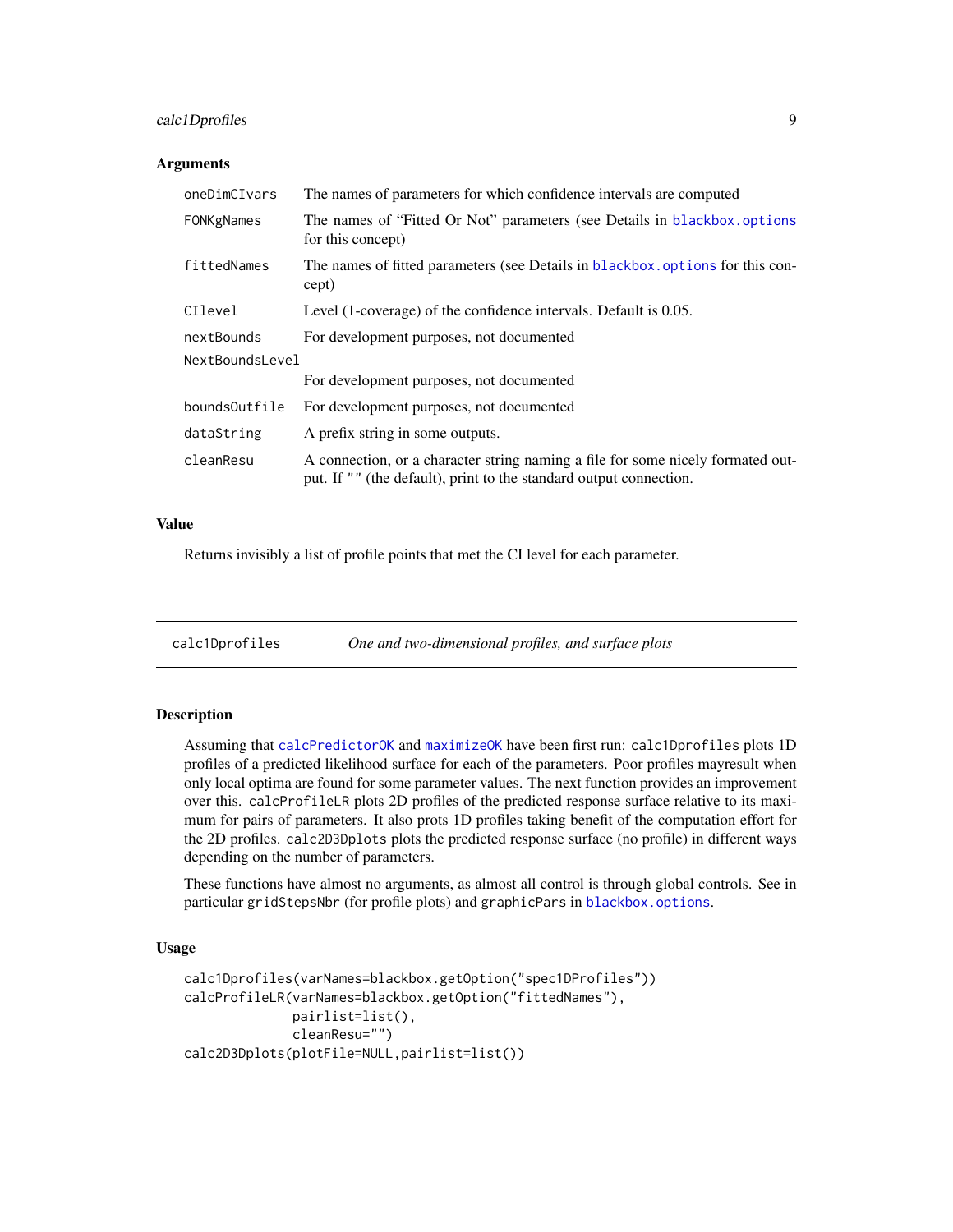# <span id="page-9-0"></span>**Arguments**

| plotFile  | If a character string, the name of the file where plots are written. Otherwise,<br>plots are output to the screen.                                                                                                                                                                                              |
|-----------|-----------------------------------------------------------------------------------------------------------------------------------------------------------------------------------------------------------------------------------------------------------------------------------------------------------------|
| varNames  | A character vector specifying the names of predictor variables to be considered.<br>For calc1Dprofiles (used in conjunction with the Migraine software), if the<br>default argument is NULL, all variable canonical parameters plus some composite<br>ones may be considered (see the source code for details). |
| pairlist  | A list of character vectors. Each vector describes a pair of predictor variables.<br>With the default value list(), a default non-empty list may be constructed<br>when calc2D3Dplots or calcProfileLR is typically used in conjunction with<br>the Migraine software (see the source code for details).        |
| cleanResu | A connection, or a character string naming a file for some nicely formated out-<br>put. If it is "" (the default), print to the standard output connection.                                                                                                                                                     |

# Details

If there is only one parameter, calc2D3Dplots plots the predicted response as function of this parameter

If there are two parameters, calc2D3Dplots plots the response surface both as a 2D surface plot and as a 3D perspective plot, and calcProfileLR also produces a plot of the response surface (no profiling is needed) relative to its maximum (hence, a likelihood ratio, if the response is a likelihood).

If there are more parameters, calc2D3Dplots plots a "slice" of the predicted surface, both as a 2D surface plot and as a 3D perspective plot, for each pair of parameters. A slice plot for a pair of parameters fixes all other parameters to values maximizing the response (hence, maximum likelihood estimates, if the response is a likelihood). calcProfileLR plots the profile response surface relative to its maximum (hence, a profile likelihood ratio, if the response is a likelihood) for pairs of parameters in varNames.

Two dimensional profile plots not only require many numerical maximizations, but will look ugly whenever one of these maximizations fails to find the right maximum, hence additional intensive computations are performed to minimize this problem. As a result, they are quite slow to compute, unless a low gridStepsNbr (say < 16) is used, in which case they do not look smooth.

#### Value

Returns NULL invisibly

<span id="page-9-1"></span>calcGCV *Estimate smoothing parameters by generalized cross-validation (GCV)*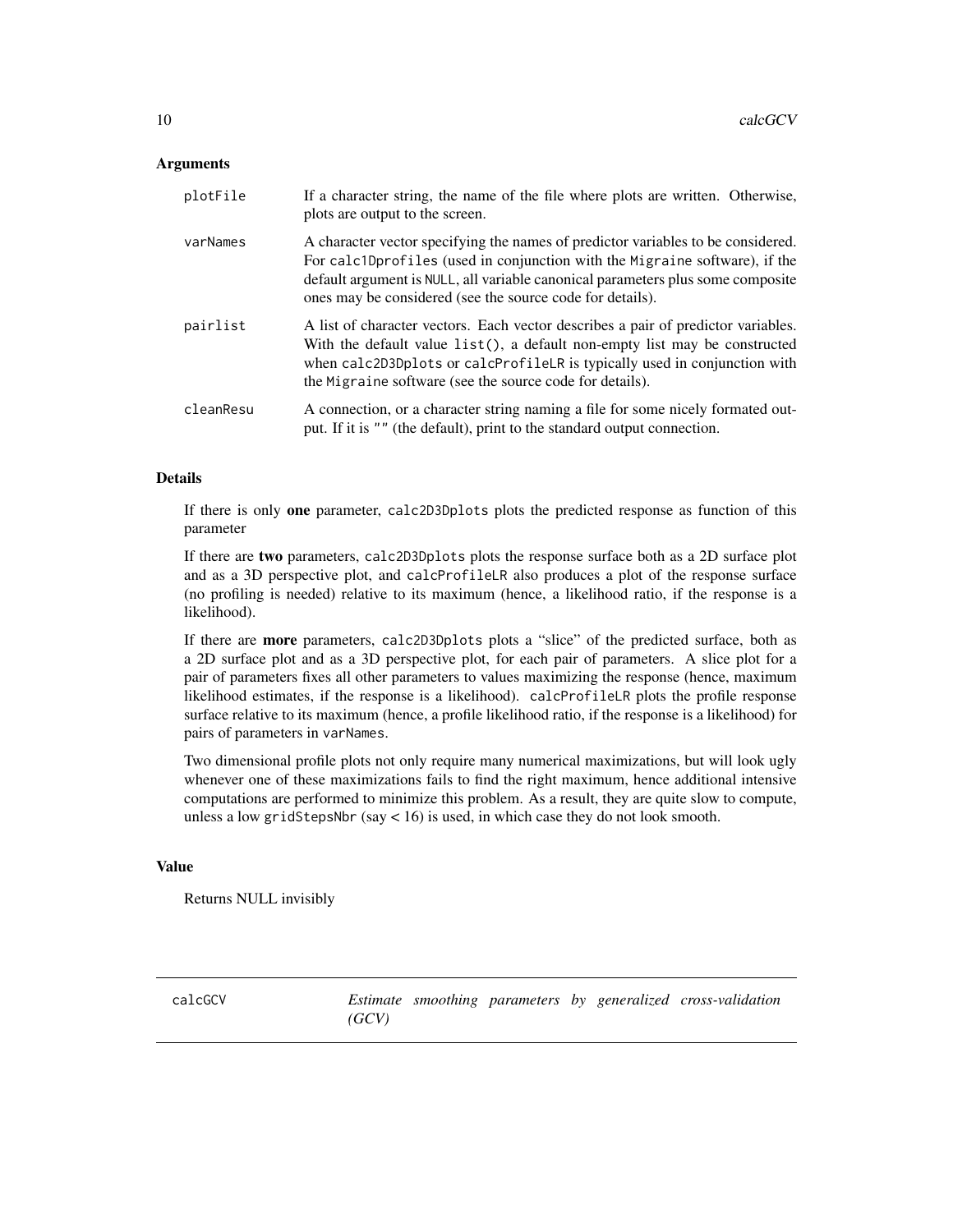#### <span id="page-10-0"></span>calcGCV 11

# Description

Smoothing is based on prediction in a linear mixed model ("Kriging") with non-zero residual variance. The correlation function for the random effect is the Matern function with argument the Euclidian distance between scaled coordinates (x/scale). The Matern function also has a smoothness parameter. These parameters are by default estimated by GCV. For large data sets (say >2000 rows), it is strongly recommended to select a subset of the data using GCVptnbr, as GCV will otherwise be very slow.

# Usage

```
calcGCV(sorted_data=data, data, CovFnParam = NULL, GCVptnbr = Inf,
       topmode = FALSE, verbose = FALSE, cleanResu = ",
       force=FALSE, decreasing=FALSE,
       verbosity = blackbox.getOption("verbosity"),
       optimizers = blackbox.getOption("optimizers"))
```
# **Arguments**

| A data frame with both predictor and response variance, sorted and with at-<br>tributes, as produced by prepareData                                                                                                                                         |
|-------------------------------------------------------------------------------------------------------------------------------------------------------------------------------------------------------------------------------------------------------------|
| Obsolete, for Migraine back-compatibility, should not be used.                                                                                                                                                                                              |
| Optional fixed values of scale factors for each predictor variable. Smoothness<br>should not be included in this argument.                                                                                                                                  |
| Maximum number of rows selected for GCV.                                                                                                                                                                                                                    |
| Controls the way rows are selected. For development purposes, should not be<br>modified                                                                                                                                                                     |
| Whether to print some messages or not. Distinct from verbosity                                                                                                                                                                                              |
| Distinct from verbose. See verbosity in blackbox.options                                                                                                                                                                                                    |
| A connection, or a character string naming a file for some nicely formated out-<br>put. If "" (the default), print to the standard output connection.                                                                                                       |
| Boolean. Forces the analysis of data without pairs of response values for given<br>parameter values.                                                                                                                                                        |
| A vector of) character strings, from which the optimization method is selected.<br>Default is nloptr with its own "NLOPT_LN_BOBYQA" method. See the source<br>of the function for other methods (the latter being subject to change with little<br>notice). |
| Boolean. Use TRUE if you want the result to be used in function maximization<br>rather than minimization.                                                                                                                                                   |
|                                                                                                                                                                                                                                                             |

# Value

A list with the following elements

| CovFnParam | Scale parameters and smoothness parameter of the Matern correlation function |
|------------|------------------------------------------------------------------------------|
| lambdaEst  | Ratio of residual variance over random effect variance                       |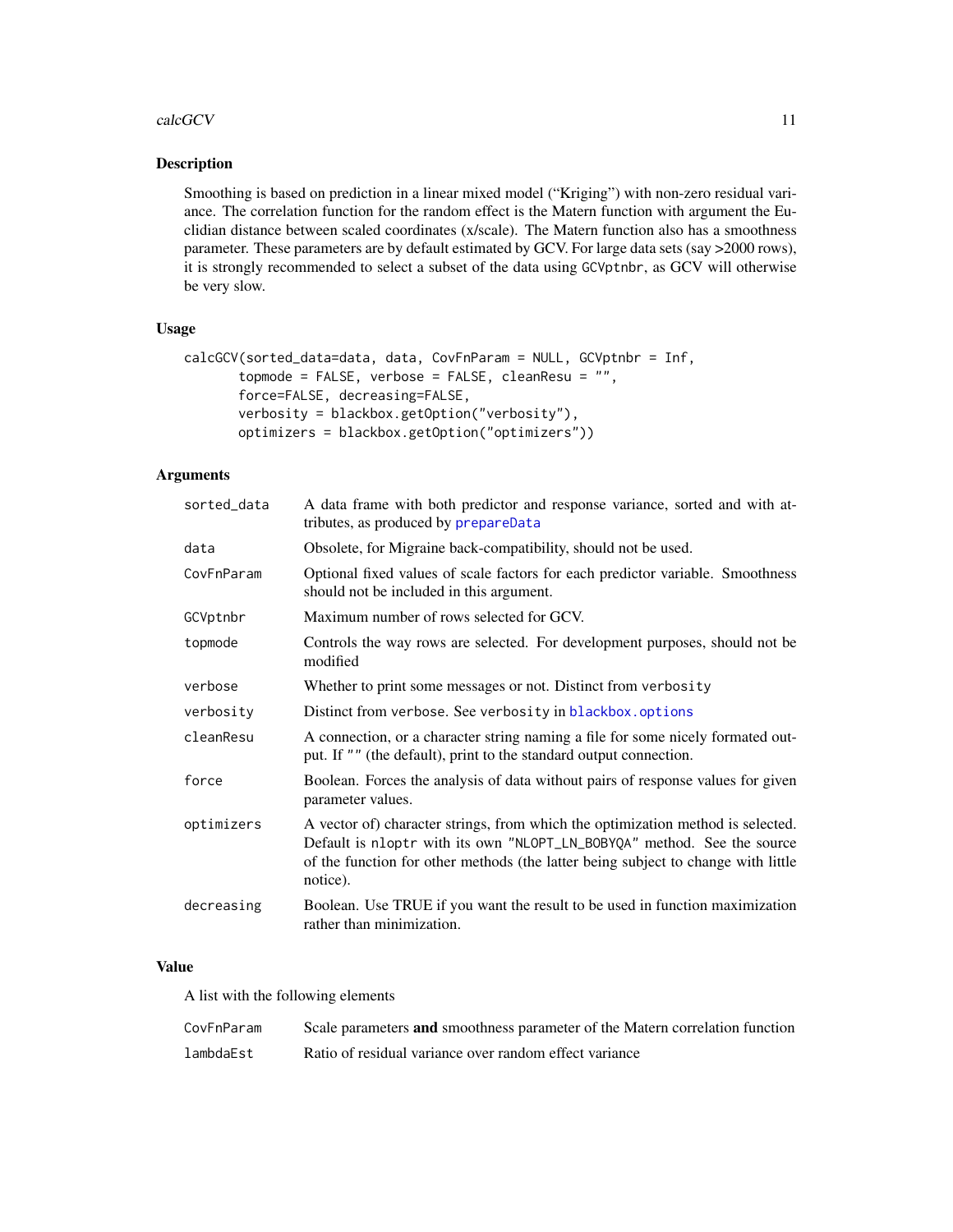<span id="page-11-0"></span>pureRMSE Estimate of root residual variance

and possibly other elements.

Global options CovFnParam is modified as a side effect.

# References

Golub, G. H., Heath, M. and Wahba, G. (1979) Generalized Cross-Validation as a method for choosing a good ridge parameter. Technometrics 21: 215-223.

# Examples

# see example on main doc page (?blackbox)

calcLRTs *Compute (profile) likelihood ratio tests*

## Description

Assuming that [calcPredictorOK](#page-12-1) and [maximizeOK](#page-14-2) have been first run and that the predicted response surface is a likelihood surface , this performs likelihood ratio (LR) tests for a list of parameter points. Profiles are computed if appropriate, i.e. is the point is lower-dimensional than the the parameter space.

## Usage

calcLRTs(testPointList, cleanResu = "")

# Arguments

|           | test Point List A list of points in predictor (parameter) space. Each point is a numeric vector or |
|-----------|----------------------------------------------------------------------------------------------------|
|           | list with named elements, the names being those of some parameters.                                |
| cleanResu | A connection, or a character string naming a file for some nicely formated out-                    |
|           | put. If "" (the default), print to the standard output connection.                                 |

#### Value

Return a list with information about each LR test, except for tests that could not be performed (e.g. if the tested point is ousdie of the convex envelope of the parameter points from which the predictor has been built). The names of this list's elements are constructed from the tested points. Eachelement is itself a list with elements

| LRT    | The LR statistics (twice the differnece in log-likelihood between maximized |
|--------|-----------------------------------------------------------------------------|
|        | likelihood and profile for the input parameters)                            |
| pval   | Associated Pvalue by standard chi-square approximation                      |
| profpt | Information about the profile point for the input parameters                |
| maxpt  | Information about the maximum likelihood point                              |
|        |                                                                             |

and other elements, not documented here.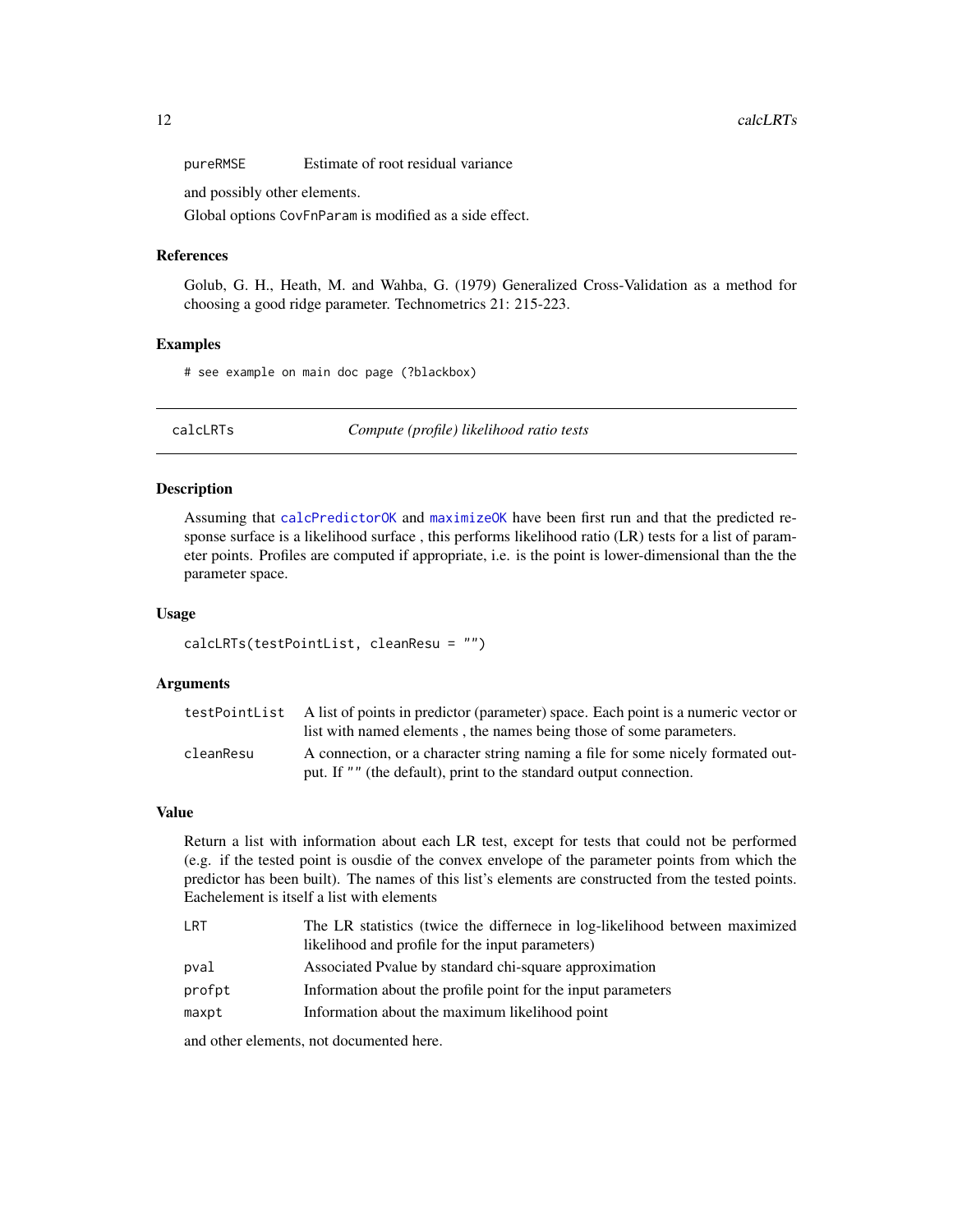<span id="page-12-1"></span><span id="page-12-0"></span>

#### Description

Assuming that [calcGCV](#page-9-1) has been first run to estimate smoothing parameter, this produces a "Kriging" predictor of the response.

# Usage

```
calcPredictorOK(FONKgpointls, minKrigPtNbr = blackbox.getOption("minKrigPtNbr"),
               krigmax = NULL, topmode = FALSE, rawPlots = TRUE, cleanResu = "")
```
# Arguments

| FONKgpointls | Input data frame as produced by buildFONKgpointls                                                                                                                                                                                                                                           |
|--------------|---------------------------------------------------------------------------------------------------------------------------------------------------------------------------------------------------------------------------------------------------------------------------------------------|
| minKrigPtNbr | NULL or numeric. At least this many rows (if available) should be selected for<br>Kriging. The default value depends on the number p of predictor variables and<br>is 90, 159, 500, 1307, 3050, 6560 for p from 1 to 6 (beyond which it is strongly<br>advised to use a non-default value). |
| krigmax      | NULL or Numeric. For large data sets the selected points are not "Kriged"<br>all together. Rather, overlapping blocks of rows are selected and are Kriged<br>separately. This sets the size of the blocks. Default depends on the operating<br>system (see source code).                    |
| topmode      | Controls the way rows are selected. For development purposes, should not be<br>modified                                                                                                                                                                                                     |
| rawPlots     | Boolean. Whether to plot one-dimensional "profiles" of the raw data.                                                                                                                                                                                                                        |
| cleanResu    | A connection, or a character string naming a file for some nicely formated out-<br>put. If "" (the default), print to the standard output connection.                                                                                                                                       |

#### Value

Returns invisibly a list with many undocumented elements. Thislist is also stored as a global option "fitobject".

| init_grid<br>Define starting points in parameter space. |  |
|---------------------------------------------------------|--|
|---------------------------------------------------------|--|

# Description

This function samples the space of estimated parameters. Also handles other fixed arguments that need to be passed to the function simulating the summary statistics (sample size is likely to be one such argument). The current sampling strategy is crude but achieves three desirable effects: It tries to sample the space uniformly, avoiding large gaps; it is not exactly a regular grid; and it includes replicates of some parameter points, required for good smoothing of the likelihood surface.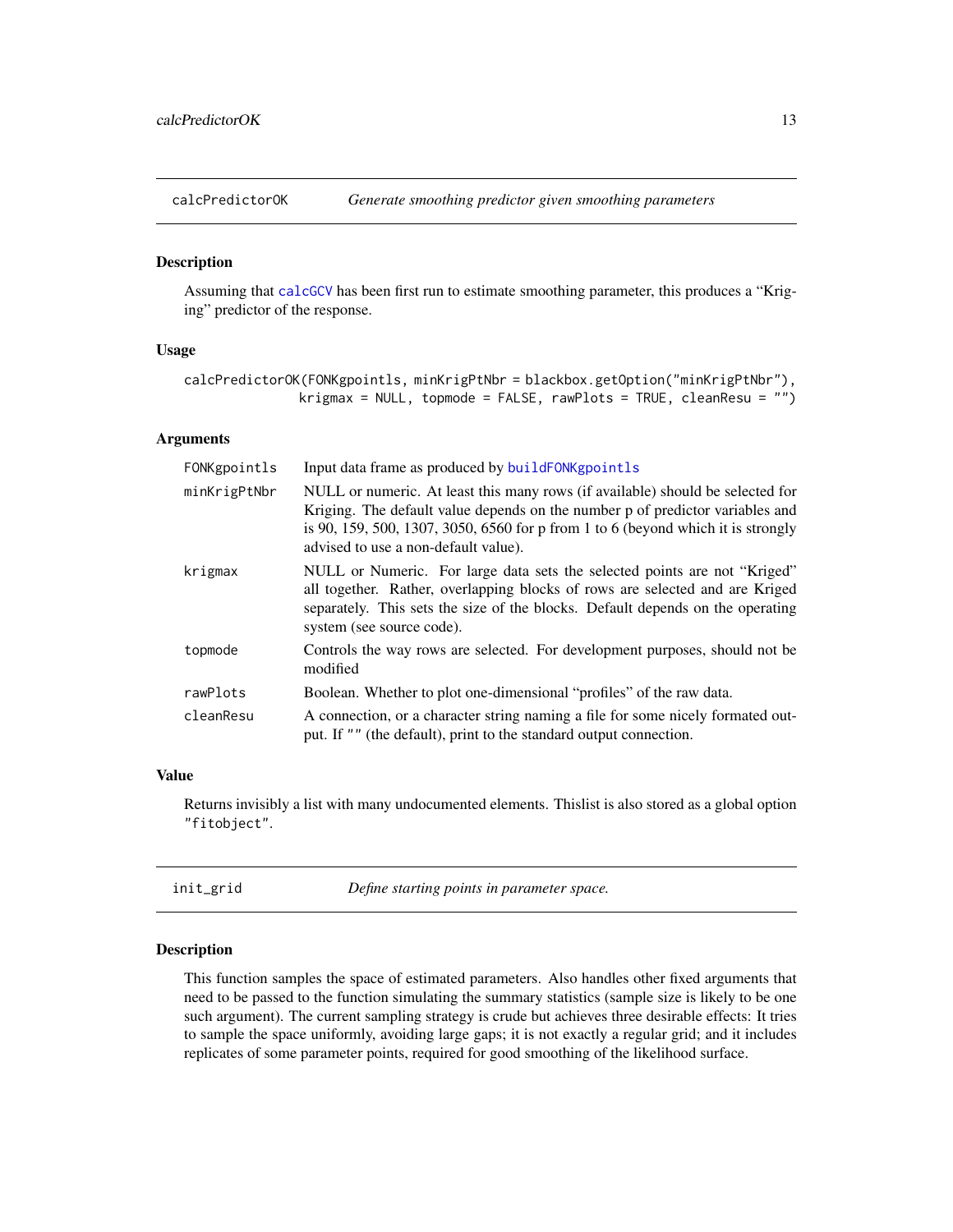# Usage

```
init_grid(lower=c(par=0), upper=c(par=1), steps=NULL,
          nUnique=NULL, nRepl=min(10L,nUnique),
          jitterFac=0.5
         \mathcal{L}
```
# Arguments

| lower     | A vector of lower bounds for the parameters, as well as fixed arguments to be<br>passed to the function simulating the summary statistics. Elements must be<br>named.                                                                                                                                                                                |
|-----------|------------------------------------------------------------------------------------------------------------------------------------------------------------------------------------------------------------------------------------------------------------------------------------------------------------------------------------------------------|
| upper     | A vector of upper bounds for the parameters, as well as fixed parameters. Ele-<br>ments must be named and match those of lower.                                                                                                                                                                                                                      |
| steps     | Number of steps of the grid, in each dimension of estimated parameters. If<br>NULL, a default value is defined from the other arguments. If a single value is<br>given, it is applied to all dimensions. Otherwise, this must have the same length<br>as lower and upper and named in the same way as the variable parameters in<br>these arguments. |
| nUnique   | Number of distinct values of parameter vectors in output. Default is an heuristic<br>guess for good start from not too many points, computed as $floor(50^((v/3)^((1/3)))$<br>where $\nu$ is the number of variable parameters.                                                                                                                      |
| nRepl     | Number of replicates of distinct values of parameter vectors in output.                                                                                                                                                                                                                                                                              |
| jitterFac | Controls the amount of jitter of the points around regular grid nodes. The default<br>value 0.5 means that a mode can move by up to half a grid step (independently<br>in each dimension), so that two adjacent nodes moved toward each other can<br>(almost) meet each other.                                                                       |

# Value

A data frame. Each row defines a list of arguments of vector of the function simulating the summary statistics.

# Examples

```
set.seed(123)
init_grid()
init_grid(lower=c(mu=2.8,s2=0.5,sample.size=20),
         upper=c(mu=5.2,s2=4.5,sample.size=20),
          steps=c(mu=7,s2=9),nUnique=63)
```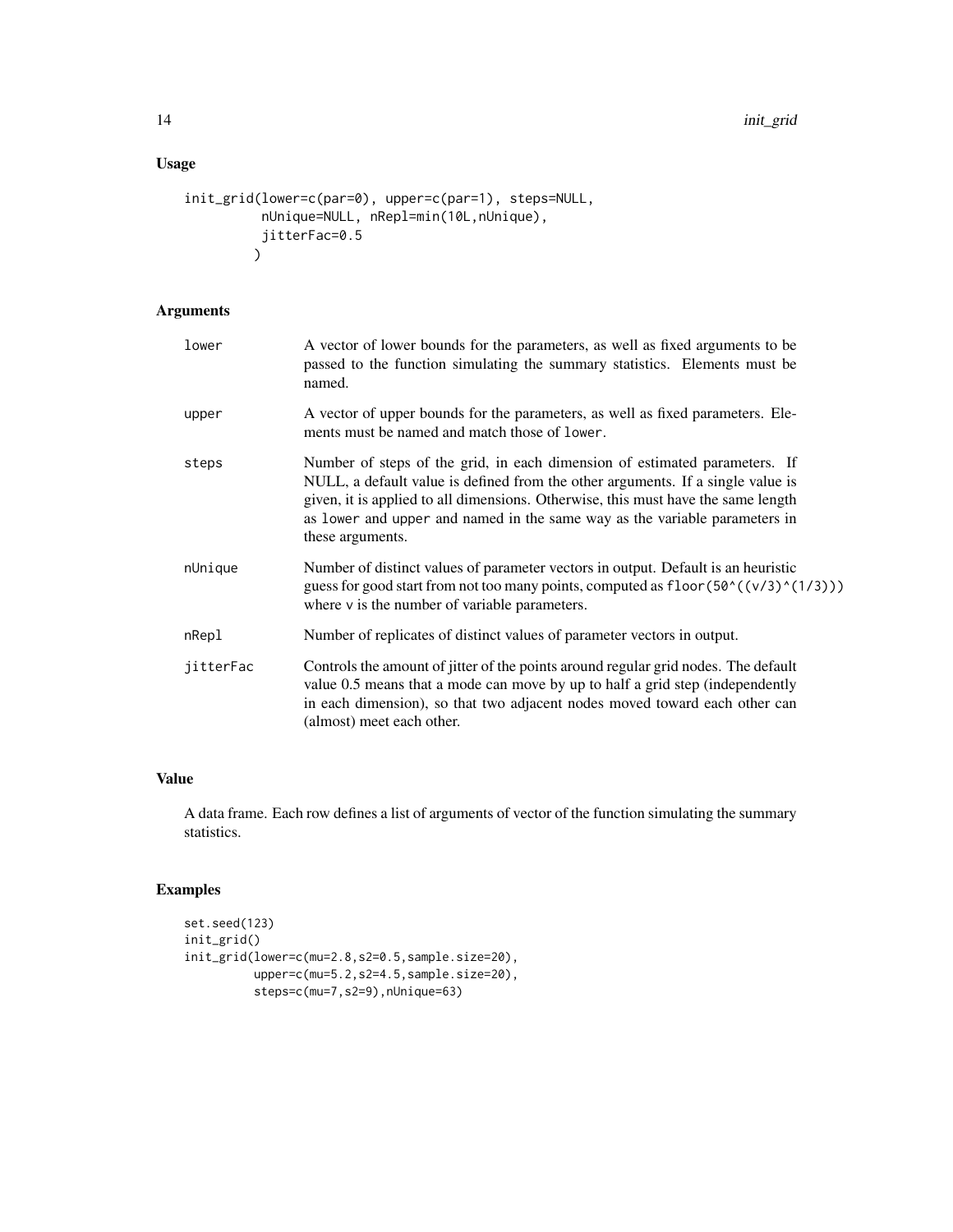<span id="page-14-1"></span><span id="page-14-0"></span>

# Description

This tests whether a log scale is used for a parameter.

# Usage

```
islogscale(string, scale = blackbox.getOption("FONKgScale"),
          extraScale = blackbox.getOption("extraScale"))
```
# Arguments

| string     | Name of the parameter tested                                                                                                                                |
|------------|-------------------------------------------------------------------------------------------------------------------------------------------------------------|
| scale      | A vector of scales for parameters of the smoothed object ( <i>i.e.</i> parameters in<br>blackbox.getOption("FONKgNames"), see Details in blackbox.options). |
| extraScale | A vector of scales for additional transformed parameters not in blackbox.getOption("FONKgNames").                                                           |

# Value

A boolean.

<span id="page-14-2"></span>maximizeOK *Find maximum of predicted response surface*

# Description

Assuming that [calcPredictorOK](#page-12-1) has been first run to produce a predictor of the response surface, this finds its constrained maximum in the convex envelope of the smoothed data.

# Usage

```
maximizeOK(fitobject = blackbox.getOption("fitobject"), cleanResu = "")
```
# Arguments

| fitobject | Return object of calcPredictorOK.                                               |
|-----------|---------------------------------------------------------------------------------|
| cleanResu | A connection, or a character string naming a file for some nicely formated out- |
|           | put. If "" (the default), print to the standard output connection.              |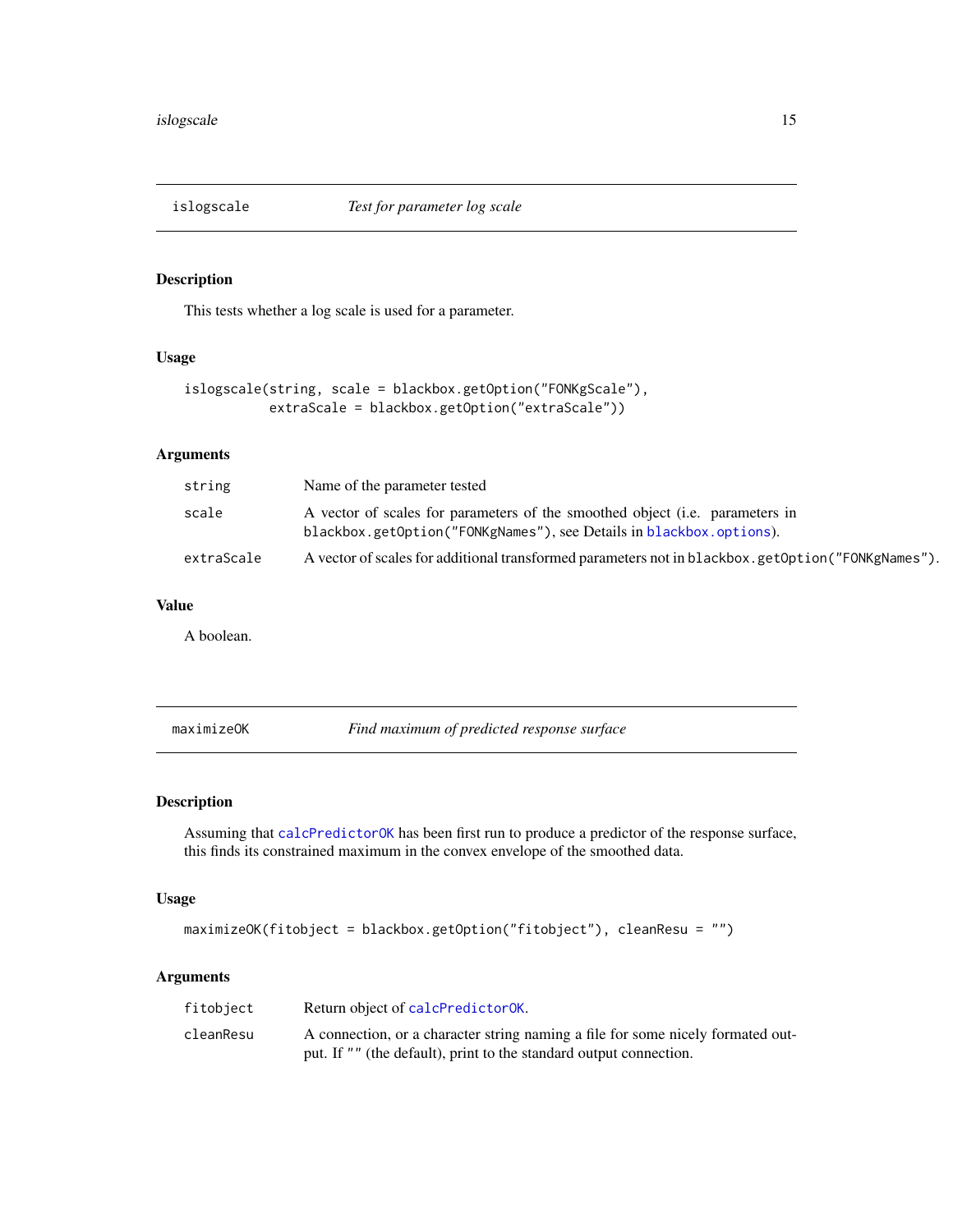# <span id="page-15-0"></span>Value

A list with element

| par     | predictor values maximizing the predicted response (in the parameter space used<br>for Kriging) |
|---------|-------------------------------------------------------------------------------------------------|
| value   | maximum of the predicted response                                                               |
| canonVP | Representation of par in canonical parameter space                                              |
|         |                                                                                                 |

and possibly other elements (i) returned by an optimization function such as optim; (ii) values of additional transformed parameters; (iii) cryptic information whether maximization occurred at some boundary of the convex envelope.

options *blackbox options settings*

# <span id="page-15-1"></span>Description

Allow the user to examine a variety of "options" (most of which are not true user options) which affect operations of the blackbox package.

# Usage

```
blackbox.options(...)
```
blackbox.getOption(x)

# Arguments

| X | a character string holding an option name.                                                                                                                                                                                                                                                   |
|---|----------------------------------------------------------------------------------------------------------------------------------------------------------------------------------------------------------------------------------------------------------------------------------------------|
| . | A named value or a list of named values. Most are not to be manipulated by<br>users and are undocumented. Exceptions are:                                                                                                                                                                    |
|   | ParameterNames See Details<br><b>FONKgNames</b> See Details                                                                                                                                                                                                                                  |
|   | fittedNames See Details                                                                                                                                                                                                                                                                      |
|   | gridStepsNbr Number of steps of the grid of value for each parameter in pro-<br>file plots.                                                                                                                                                                                                  |
|   | graphicPars Graphic parameters used for most plots.                                                                                                                                                                                                                                          |
|   | core Norm Number of cores that R can use for parallel profile computations (see<br>Details for implementation of these).                                                                                                                                                                     |
|   | verbosity=0: Controls display of information about generalized cross-validation.<br>0 suppresses (most) messages. 1 displays information about estimates and<br>progress of the procedure. Higher values display more information from<br>the optimizer and possibly additional information. |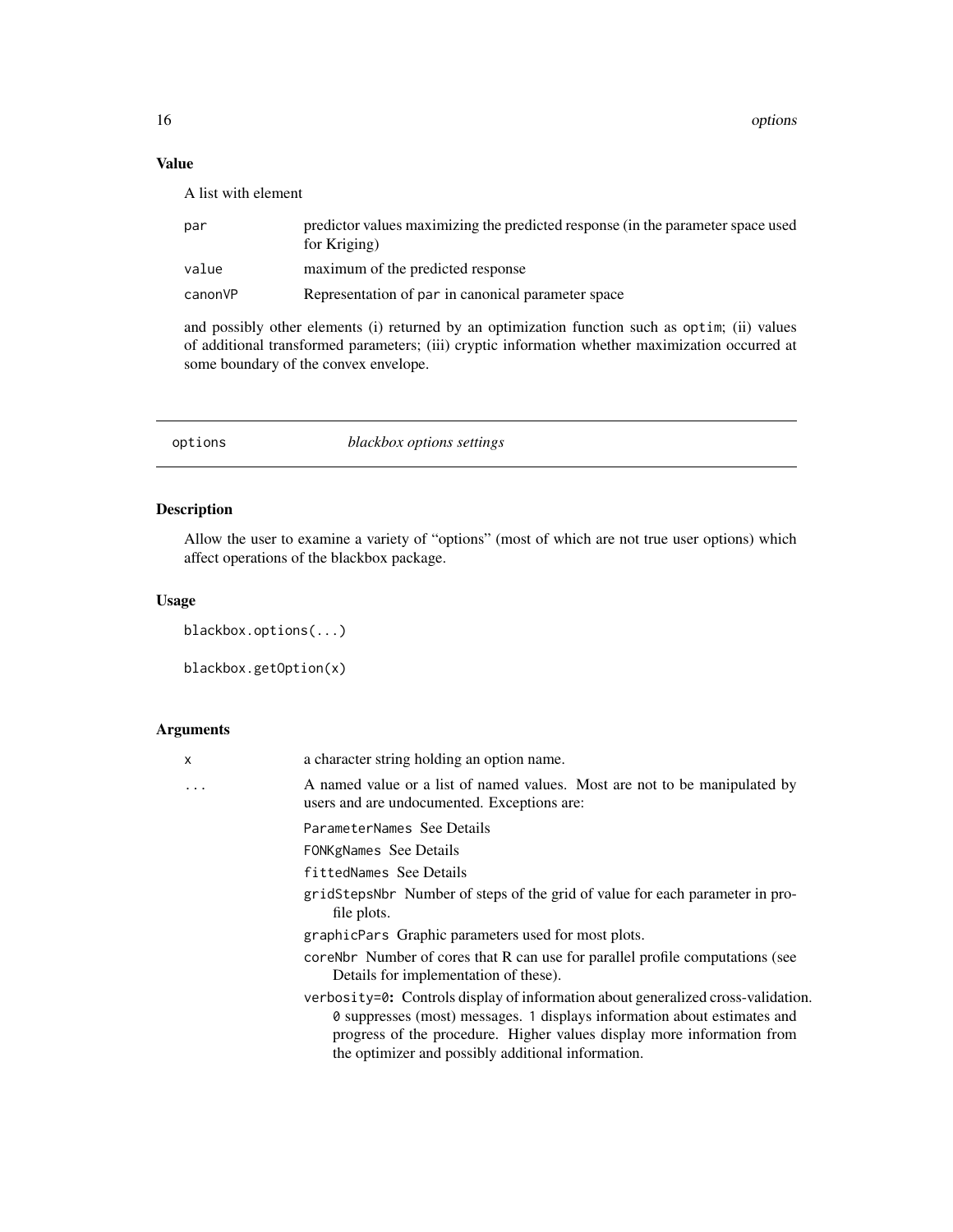#### <span id="page-16-0"></span>prepareData 17

#### Details

blackbox.options() provides an interface for changing options, many of which are undocumented has they are intended to by used only in conjunction with the Migraine software, in which case the Migraine documentation should be consulted.

The package has been designed first to infer likelihood surfaces by smoothing estimated likelihood points in a model with some canonical parameters (ParameterNames). A transformed parameter space may be considered for smoothing, wherein some parameters are variable (fittedNames) and others may be constant. The transformed parameter space including constant parameters has names FONKgNames (FON for Fitted Or Not).

blackbox can perform in parallel manner the Migraine-specific computations of grids of profile log-likelihood values. See the Migraine documentation for user control of the requested number of cores; direct control through R code is possible by blackbox.options(coreNbr=.). If the doSNOW back-end is attached (by explicit request from the user), it will be used; otherwise, pbapply will be used. Both provide progress bars, but doSNOW may provide more efficient load-balancing.

#### Value

For blackbox.getOption, the current value set for option x, or NULL if the option is unset.

For blackbox.options(), a list of all set options. For blackbox.options(name), a list of length one containing the set value, or NULL if it is unset. For uses setting one or more options, a list with the previous values of the options changed (returned invisibly).

# Examples

```
blackbox.getOption("verbosity")
## Not run:
blackbox.options(verbosity=1)
blackbox.options()
```
## End(Not run)

<span id="page-16-1"></span>

prepareData *Prepare data and controls for smoothing*

# Description

This sorts the data, identifies parameters and function value (response), identifies pairs of response values for identical parameter values, and may set some global controls in blackbox.options().

```
prepareData(data, ParameterNames=NULL, respName=NULL,
            verbose=TRUE)
```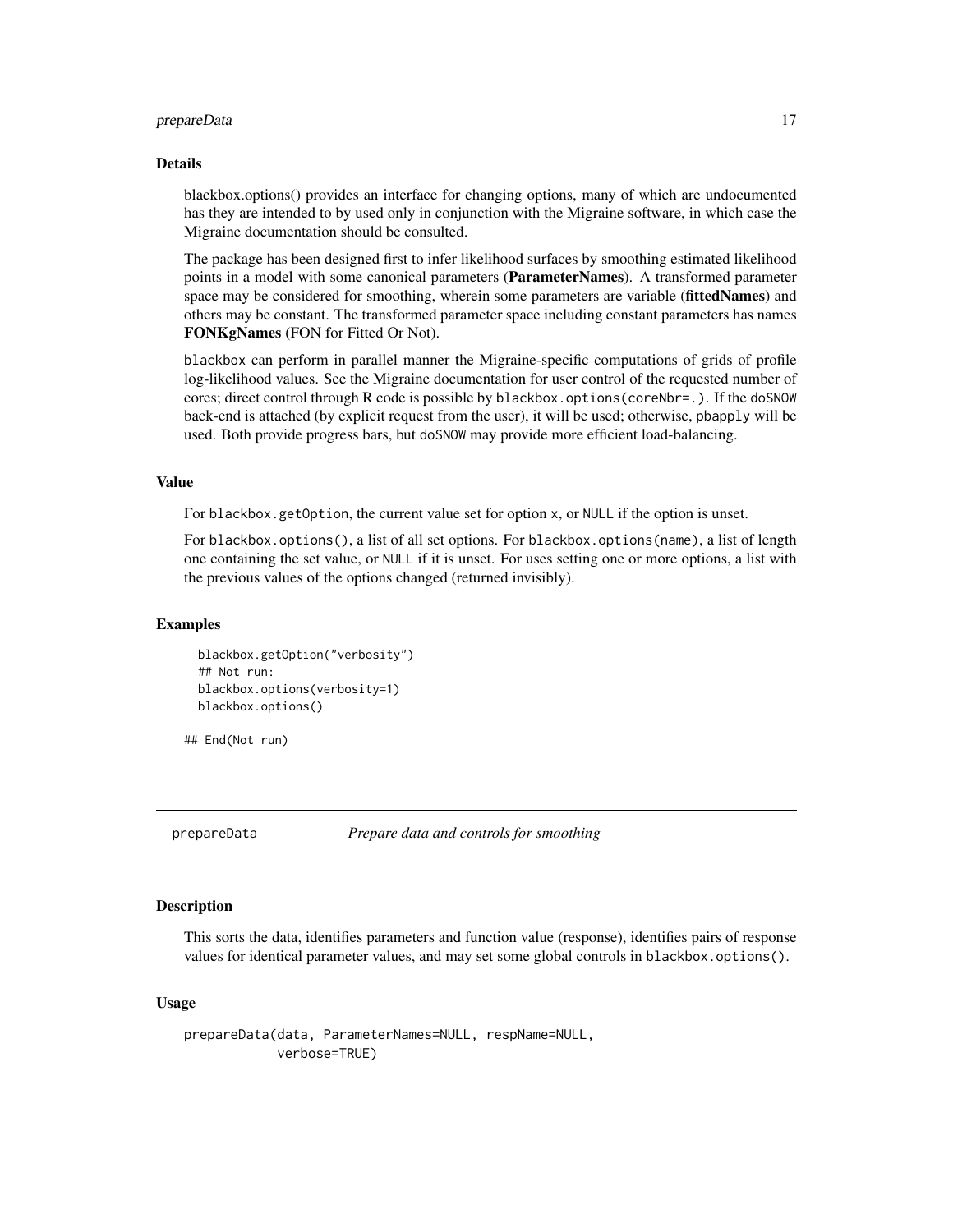# <span id="page-17-0"></span>Arguments

| data     | A data frame including variables in ParameterNames and respName                                                                                                                      |
|----------|--------------------------------------------------------------------------------------------------------------------------------------------------------------------------------------|
|          | ParameterNames Names of the variables to be used as predictors of the smoothed surface. If<br>NULL, all columns except the last are assumed to hold parameter values.                |
| respName | Name of the variable to be used as response of the smoothed surface. If NULL,<br>the last column is assumed to hold function values.                                                 |
| verbose  | Whether to print some information (in particular a message if replicate responses<br>values are identical for given parameter values, which will be suspect in some<br>applications) |

# Value

A data frame with the required variables, ordered by increasing values as in do.call(order,data). This may set some global controls in blackbox.options() as a side effect.

# Examples

```
require(spaMM)
data(blackcap) ## use dataset as template
sorted_etc <- prepareData(data=blackcap,ParameterNames=c("longitude", "latitude"),
                    respName="means")
```
preprocessbboptions *Set controls for most functiosn in the package*

# Description

Preprocesses a list of argument. The return value of this function serves as argument to [blackbox.options](#page-15-1) (see Examples). Providing in this way the information described in the Details section of blackbox.options is essential for further usage of the package functions.

#### Usage

```
preprocessbboptions(optionList)
```
# Arguments

optionList A list, with named elements, which names will (mostly) match the names of options set by this function

#### Value

A list, returned invisibly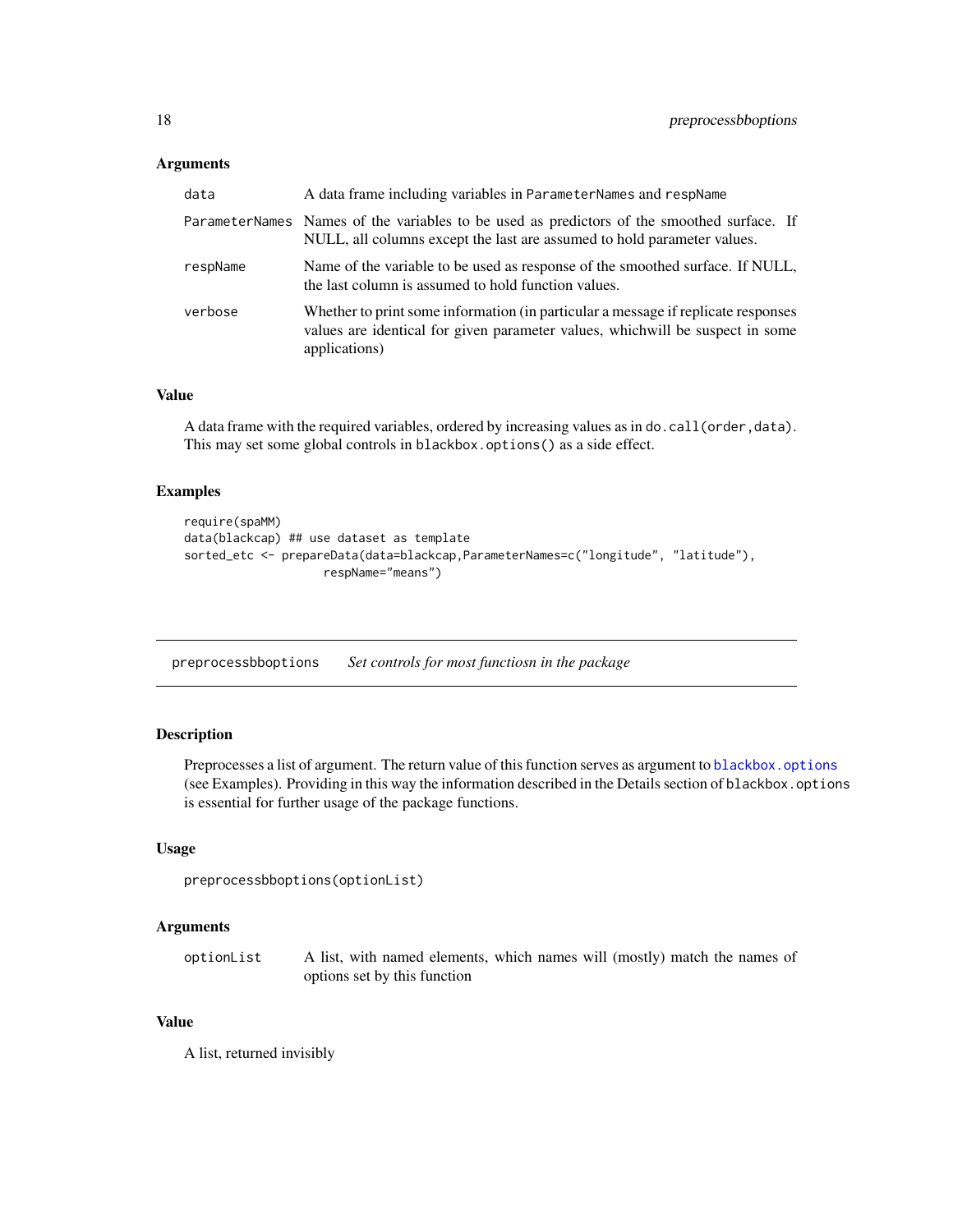# <span id="page-18-0"></span>sampleByResp 19

# Examples

```
## Not run:
GP <- list(ParameterNames=c("theta_1","theta_2"))
pp <- preprocessbboptions(GP)
do.call(blackbox.options, pp) ## essential
```
## End(Not run)

sampleByResp *Sample predictor points according to predicted response*

# Description

Assuming that [calcPredictorOK](#page-12-1) and [maximizeOK](#page-14-2) have been first run: predictor points can be sampled in several ways: the convex hull of predictor points with predicted response higher than some threshold value can be sampled uniformly. An Expected Improvement (e.g. Bingham et al., 2014) strategy can be used; whereby points with the highest predicted probability of improvement of the response value among a set of candidates sampled uniformly are retained. An expanded convex hull allowing further exploration of predictor space can also be considered. This function performs various combinations of these methods and (if the response was treated as a likelihood surface) can further use information from any previous likelihood ratio test of confidence interval computations.

# Usage

```
sampleByResp(size = blackbox.getOption("nextPointNumber"), outfile = NULL, useEI,
             NextBoundsLevel = 0.001,
             threshold=qchisq(1-NextBoundsLevel, 1)/2,
             rnd.seed = NULL, verbose = FALSE)
```
# **Arguments**

| size            | sample size                                                                                                                                                                                                                                                                                                                                                                                  |
|-----------------|----------------------------------------------------------------------------------------------------------------------------------------------------------------------------------------------------------------------------------------------------------------------------------------------------------------------------------------------------------------------------------------------|
| outfile         | If not NULL, the name of an ASCII file where to print the result as a table.                                                                                                                                                                                                                                                                                                                 |
| useEI           | Whether to use an expected improvement criterion                                                                                                                                                                                                                                                                                                                                             |
| NextBoundsLevel |                                                                                                                                                                                                                                                                                                                                                                                              |
|                 | Controls threshold in a way meaningful for log-likelihood surfaces                                                                                                                                                                                                                                                                                                                           |
| threshold       | Controls the threshold for selection of the vertices of the convex hull to be sam-<br>pled, and for inclusion of candidate predictor points in the sample. This thresh-<br>old corresponds to a difference between predicted value and maximum predicted<br>value. The actual maximal difference for inclusion of vertices additionally de-<br>pends on the residual error of the predictor. |
| rnd.seed        | NULL (in which case nothing is done) or an integer (in which case set. seed(seed=rnd. seed)<br>is called).                                                                                                                                                                                                                                                                                   |
| verbose         | To print information about evaluation, for development purposes.                                                                                                                                                                                                                                                                                                                             |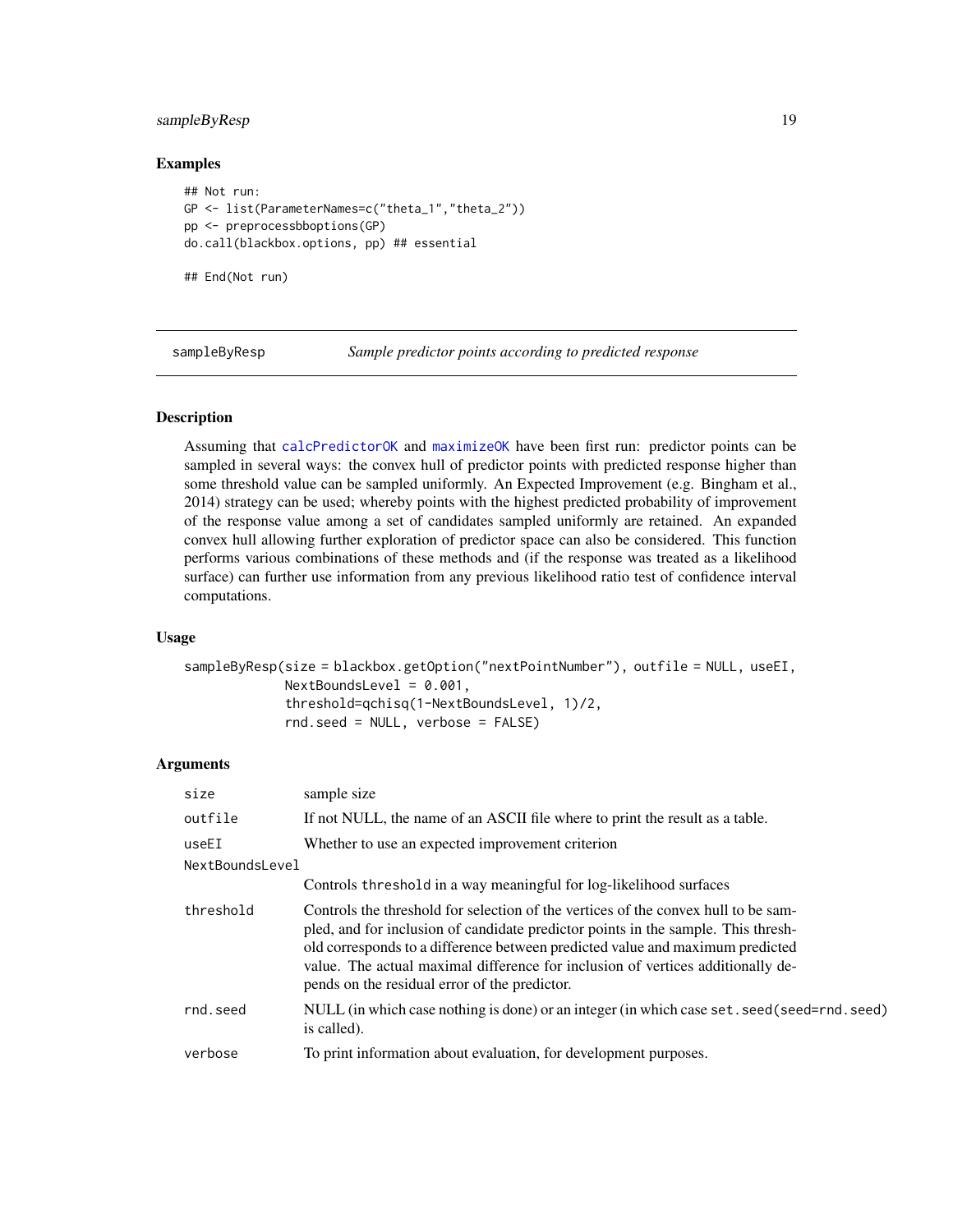#### <span id="page-19-0"></span>Details

The sampling procedure is designed to balance exploration of new regions of the predictor space and filling the top of a likelihood surface, or accurately locating the maximum and bounds of onedimensional profile likelihood confidence interval. Details are yet to be documented.

# Value

Returns the predictor points invisibly.

# References

D. Bingham, P. Ranjan, and W.J. Welch (2014) Design of Computer Experiments for Optimization, Estimation of Function Contours, and Related Objectives, pp. 109-124 in Statistics in Action: A Canadian Outlook (J.F. Lawless, ed.). Chapman and Hall/CRC.

saveOldFile *Save a copy of an existing file.*

#### **Description**

This checks if a file of given name already exists in the current directory, and if so saves a copy of it under an automatically generated name (see below).

#### Usage

saveOldFile(filename)

# Arguments

filename Name of file to be saved.

# Details

This function copies the file named "*first names*"*.ext* under a name created by inserting a string of the form . old\_n between "*first names*" and *.ext*, where n is one more than the highest value for any file, matching the first names and extension, already in the current directory, and 0 if no file matches. For example, if filename is my.beautiful.pdf, it is copied as my.beautiful.old\_0.pdf if no my.beautiful.old\_n.pdf file exists, and is is copied as my.beautiful.old\_4.pdf if my.beautiful.old\_3.pdf (and any lower  $n$ ) file exists.

# Value

Returns "" if no file with given name was present on disk, FALSE if it failed to copy an existing old file, and the name of the copy if it successfully copied such a file.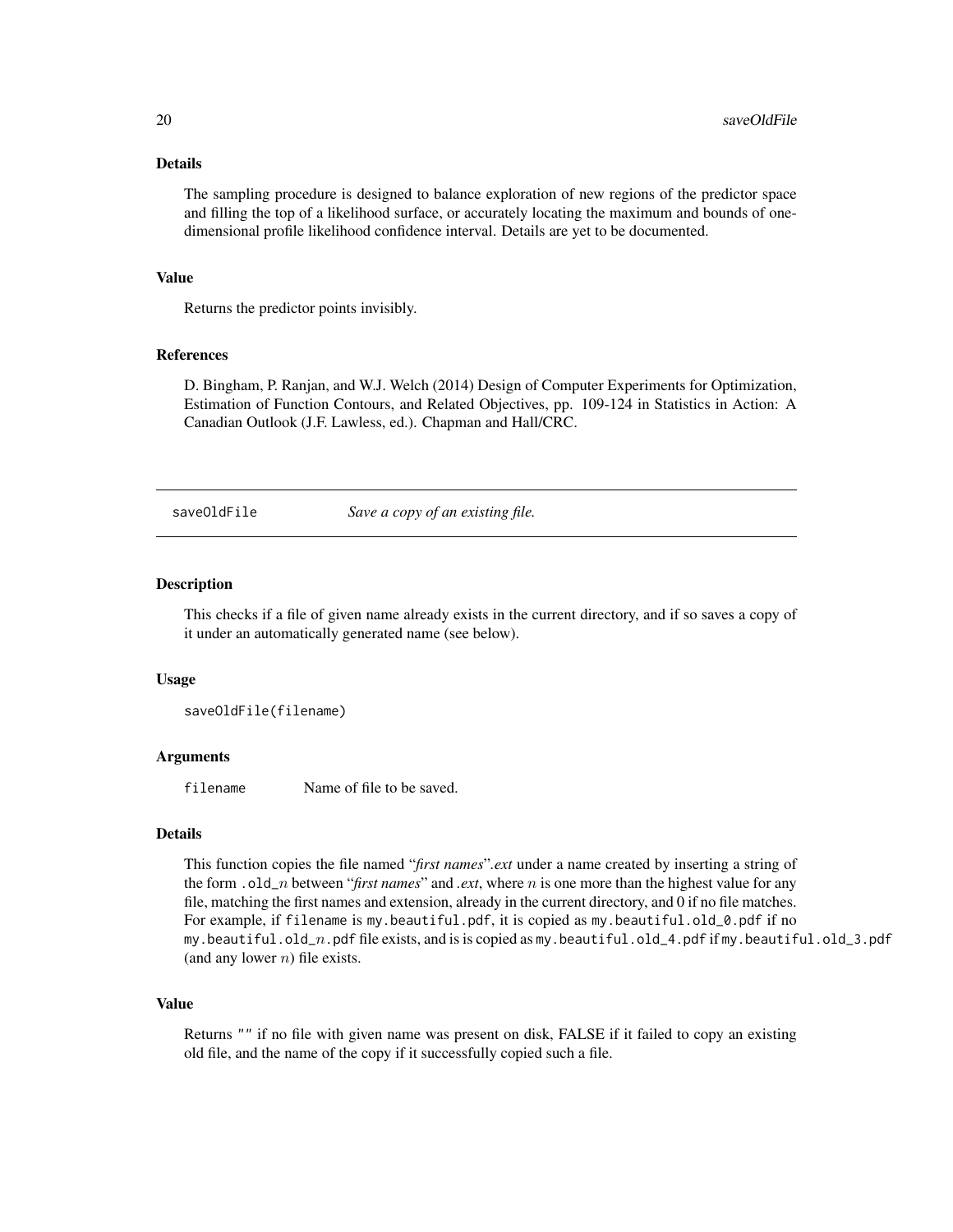# <span id="page-20-0"></span>writeFinalInfo 21

# Examples

```
## Not run:
saveOldFile("same.story")
## End(Not run)
```
writeFinalInfo *Pretty output, and management of output files*

# Description

Final code of the R script written by the Migraine software ([http://kimura.univ-montp2.fr/](http://kimura.univ-montp2.fr/~rousset/Migraine.htm) [~rousset/Migraine.htm](http://kimura.univ-montp2.fr/~rousset/Migraine.htm); see main documentation page for the package, for the context). This prints some information, close output files, and beeps to warn that a possibly long computation is finished.

# Usage

```
writeFinalInfo(cleanResu = "")
```
# Arguments

cleanResu A connection, or a character string naming a file for some nicely formated output. If "" (the default), print to the standard output connection.

# Value

returns NULL invisibly.